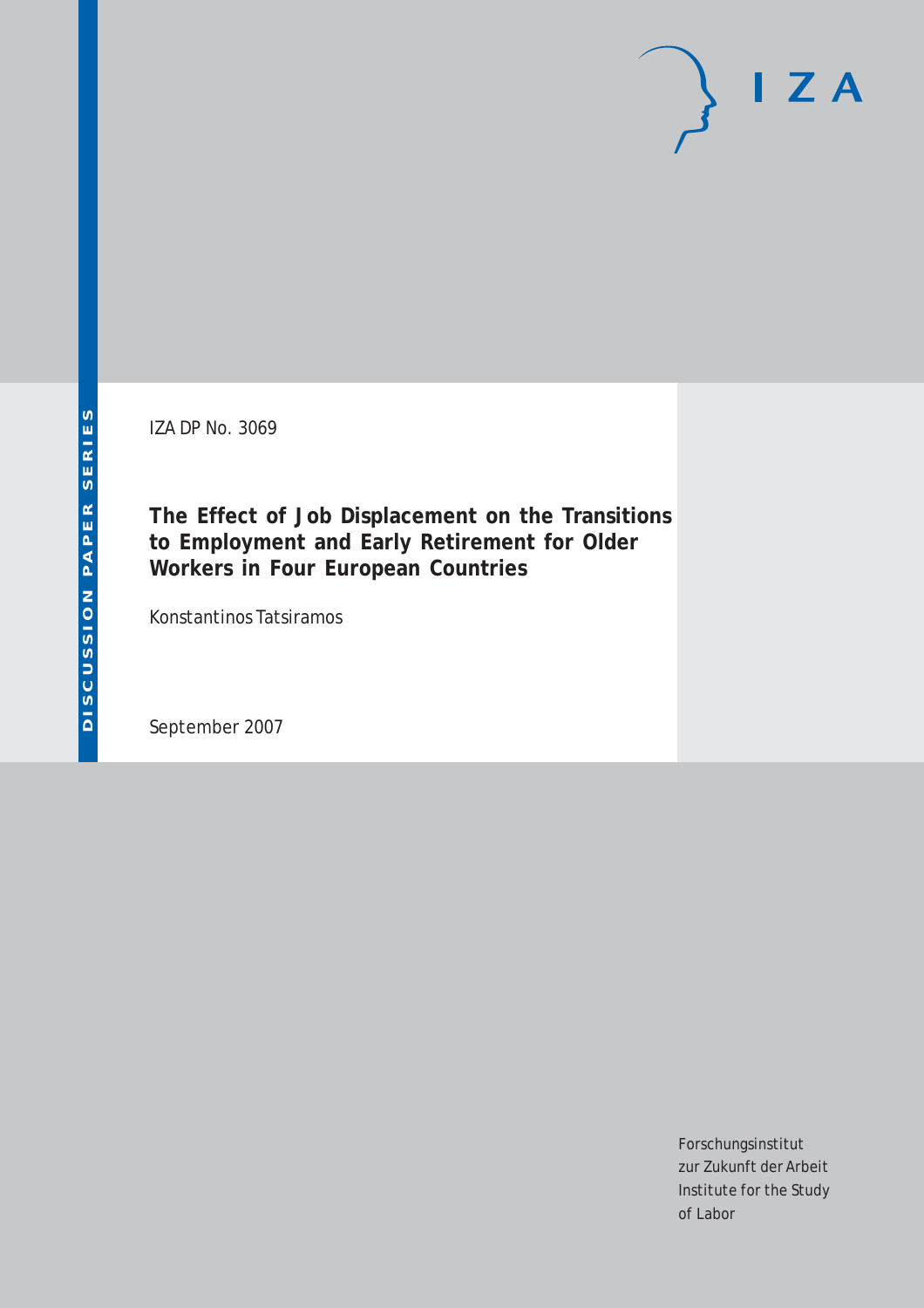# **The Effect of Job Displacement on the Transitions to Employment and Early Retirement for Older Workers in Four European Countries**

# **Konstantinos Tatsiramos**  *IZA*

Discussion Paper No. 3069 September 2007

IZA

P.O. Box 7240 53072 Bonn **Germany** 

Phone: +49-228-3894-0 Fax: +49-228-3894-180 E-mail: [iza@iza.org](mailto:iza@iza.org)

Any opinions expressed here are those of the author(s) and not those of the institute. Research disseminated by IZA may include views on policy, but the institute itself takes no institutional policy positions.

The Institute for the Study of Labor (IZA) in Bonn is a local and virtual international research center and a place of communication between science, politics and business. IZA is an independent nonprofit company supported by Deutsche Post World Net. The center is associated with the University of Bonn and offers a stimulating research environment through its research networks, research support, and visitors and doctoral programs. IZA engages in (i) original and internationally competitive research in all fields of labor economics, (ii) development of policy concepts, and (iii) dissemination of research results and concepts to the interested public.

IZA Discussion Papers often represent preliminary work and are circulated to encourage discussion. Citation of such a paper should account for its provisional character. A revised version may be available directly from the author.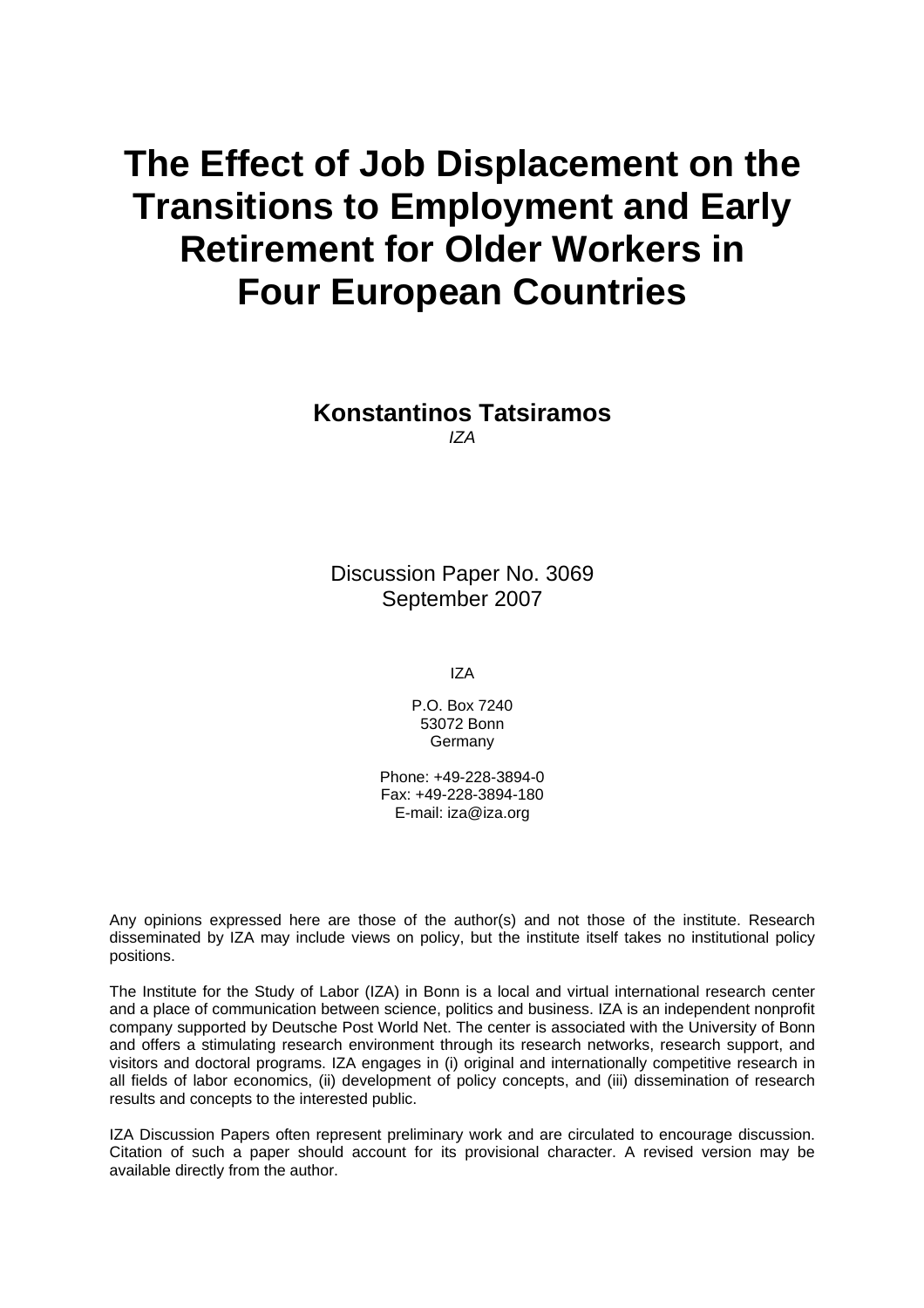IZA Discussion Paper No. 3069 September 2007

# **ABSTRACT**

# **The Effect of Job Displacement on the Transitions to Employment and Early Retirement for Older Workers in Four European Countries**

Despite the increased frequency of job loss for older workers in Europe, little is known on its effect on the work-retirement decision. Employing individual data from the European Community Household Panel for Germany, Italy, Spain, and the U.K., a multivariate competing-risks hazard model is estimated in which the effect of job displacement is identified separately for transitions into re-employment and retirement. The findings suggest that in countries with institutional provisions for older unemployed which offer a pathway to early retirement such as, Germany and Spain, older displaced workers exhibit lower reemployment and higher retirement rates compared to the non-displaced. These results are robust to dynamic selection due to unobserved heterogeneity and to the endogeneity of displacement.

JEL Classification: J14, J26, J63, J64

Keywords: job displacement, job loss, unemployment duration, retirement, competing risks

Corresponding author:

Konstantinos Tatsiramos  $IZA$ P.O. Box 7240 53072 Bonn Germany E-mail: [tatsiramos@iza.org](mailto:tatsiramos@iza.org)

<span id="page-2-0"></span><sup>\*</sup> The financial support provided through the European Community's Human Potential Programme under contract HPRN-CT-2002-00235, [AGE] is greatly acknowledged.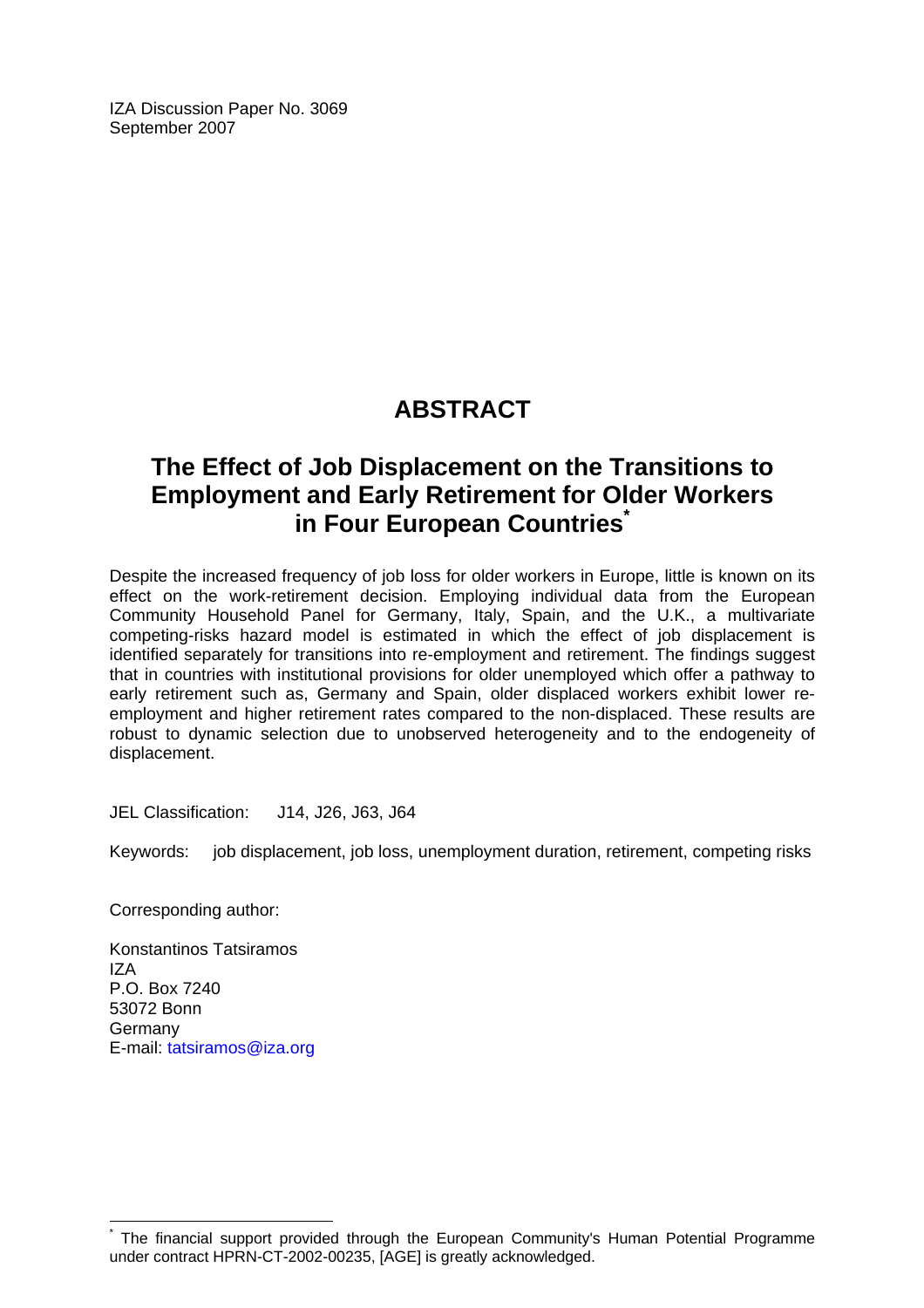#### **1. Introduction**

This paper investigates the effect of job displacement on the transitions into re-employment, or retirement, in a competing-risks hazard framework for a number of European countries. In recent years, there is evidence of an increase in the frequency of job loss among older workers both in the U.S. (Farber, Haltiwagner, Abraham, 1997; Farber, [2](#page-3-0)004) and in Europe (OECD, 1998).<sup>2</sup> Despite this development, which has been associated with demand shifts, restructuring of traditional industries, import competition and out-sourcing of jobs, surprisingly very little is known on how job displacement might affect the labor market transitions of older workers and, in particular, the workretirement decision. Understanding the link between job displacement and retirement has direct implications for policies promoting longer working lives. These policies are considered as a response to the decline in the labor force participation of older workers and the demographic changes that occur in European countries, which put pressure on the sustainability of the social security systems.

In theory, the direction of the effect of job loss towards re-employment, or retirement, is ambiguous. Experiencing a job loss may have considerable consequences because of the interruption of a long tenure job, which diminishes acquired firm-specific human capital, employment and earning prospects. Indeed, studies focusing on workers of all ages find that job displacement leads to a reduction of future earnings (Jacobson, LaLonde, Sullivan, 1993; Ruhm, 1991) and an increase of employment instability (Stevens, 1997), in the sense that the displaced have higher exit rates from subsequent employment.<sup>3</sup> Although the unemployment rate among workers 45 to 64 years old is lower than the overall rate in most OECD countries, the incidence of long-term unemployment is significantly higher (OECD, 1998), suggesting a lower mobility of older workers who experience unemployment. Considering retirement as a distinct labor market

<span id="page-3-0"></span><sup>&</sup>lt;sup>2</sup> In what follows job loss and job displacement will be used interchangeably.<br><sup>3</sup> For a survey on the effect of job displacement see Klatzer (1008). Ky

<span id="page-3-1"></span><sup>&</sup>lt;sup>3</sup> For a survey on the effect of job displacement see Kletzer (1998). Kuhn (2002) contains an analysis of work displacement for prime age workers for a number of European countries.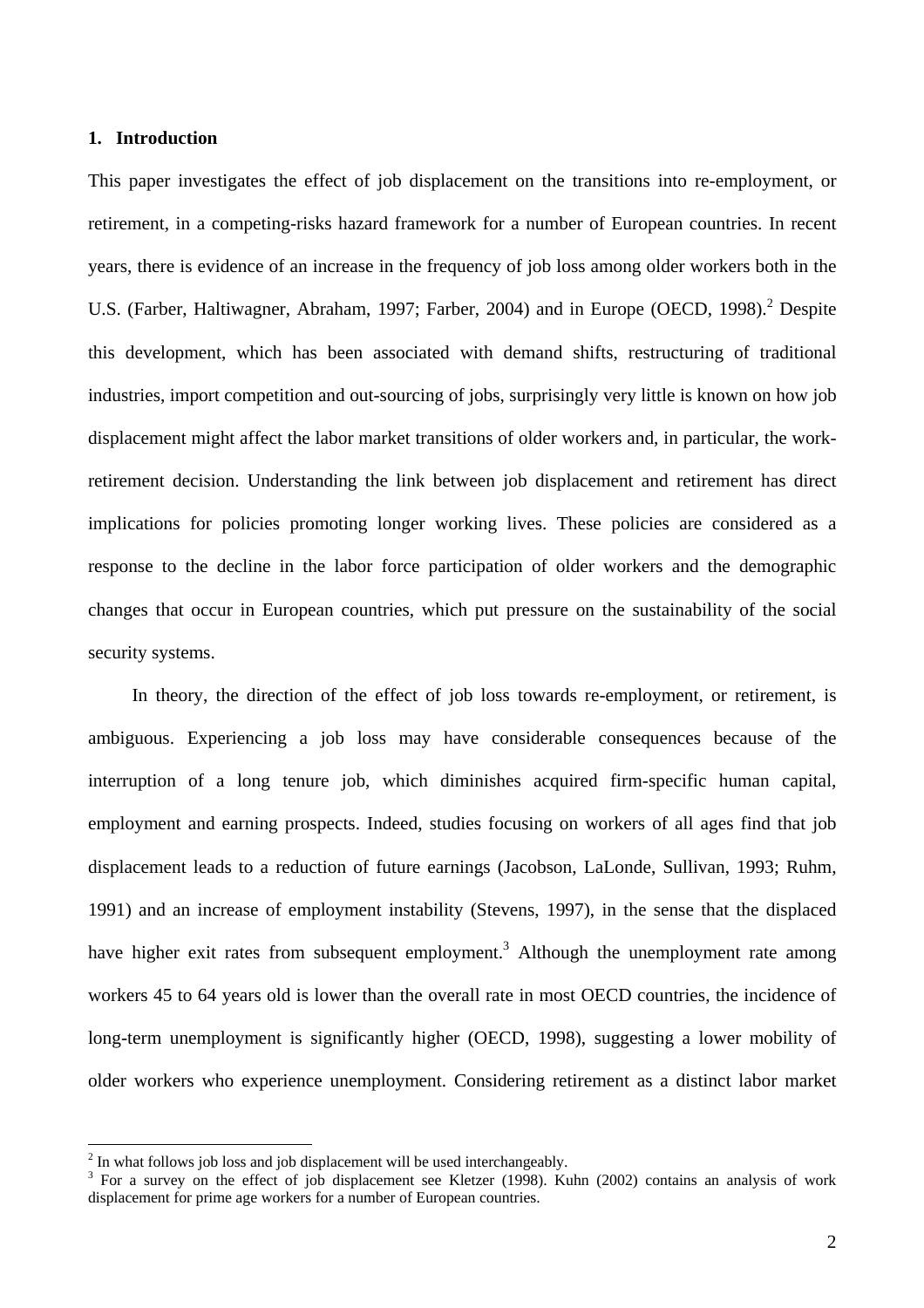state allows to distinguish between two competing explanations for the incidence of long-term unemployment among older workers. That is, unemployment persistence might exist due to 1) difficulties to be re-employed based on poor employment prospects, or 2) due to disincentives to be re-employed. The combination of extended unemployment benefit periods with early retirement schemes available for the older workers, in a number of countries, might affect their decisions by making retirement more attractive (Duval, 2003).<sup>[4](#page-4-0)</sup>

However, job displacement might also affect the work-retirement decision on the opposite direction; reducing wealth and income, which might lead to an extension of the working life. Focusing on the transitions between non-employment and employment following a late-career job loss in the U.S., Chan and Stevens (1999, 2001) find that a job loss for men leads to longer labor force participation reflecting the need to rebuild diminished savings for retirement. For women, the reduced earnings due to a job loss reduce the incentives to work. Using Austrian administrative data, Ichino, Schwerdt, Winter-Ebmer, and Zweimüller (2006) find that after a plant closure initially the old have lower re-employment probabilities as compared to prime-age workers, but later they catch-up.

The analysis in this paper has three novel and important features. The *first* is the focus on the distinction between transitions towards re-employment and retirement for older workers in a number of countries (Germany, Italy, Spain, and the U.K.), which differ in their institutions related to older unemployed, based on individual panel data from the European Community Household Panel (ECHP, 1994-2001). In this respect, the paper contributes to a relatively recent literature on the incentive effects of unemployment related benefits for older workers. Heyma and Van Ours (2005) find that the abolition of the requirement to actively search for a job beyond age 57.5 and the entitlement to unemployment benefits until the age of 65, in the Netherlands, has a large negative effect on the job finding rate. Other studies have shown that increases in the entitlement period of

<span id="page-4-0"></span><sup>&</sup>lt;sup>4</sup> The literature on retirement has focused on the incentive structure of the pension systems in explaining the observed retirement patterns (e.g. Gruber and Wise, 1998; Meghir and Whitehouse, 1997). Rigidities in the labor market, such as the inability to choose flexible working hours, might also lead to early withdrawal from the labor force even if older workers might prefer to retire gradually (Hurd, 1996).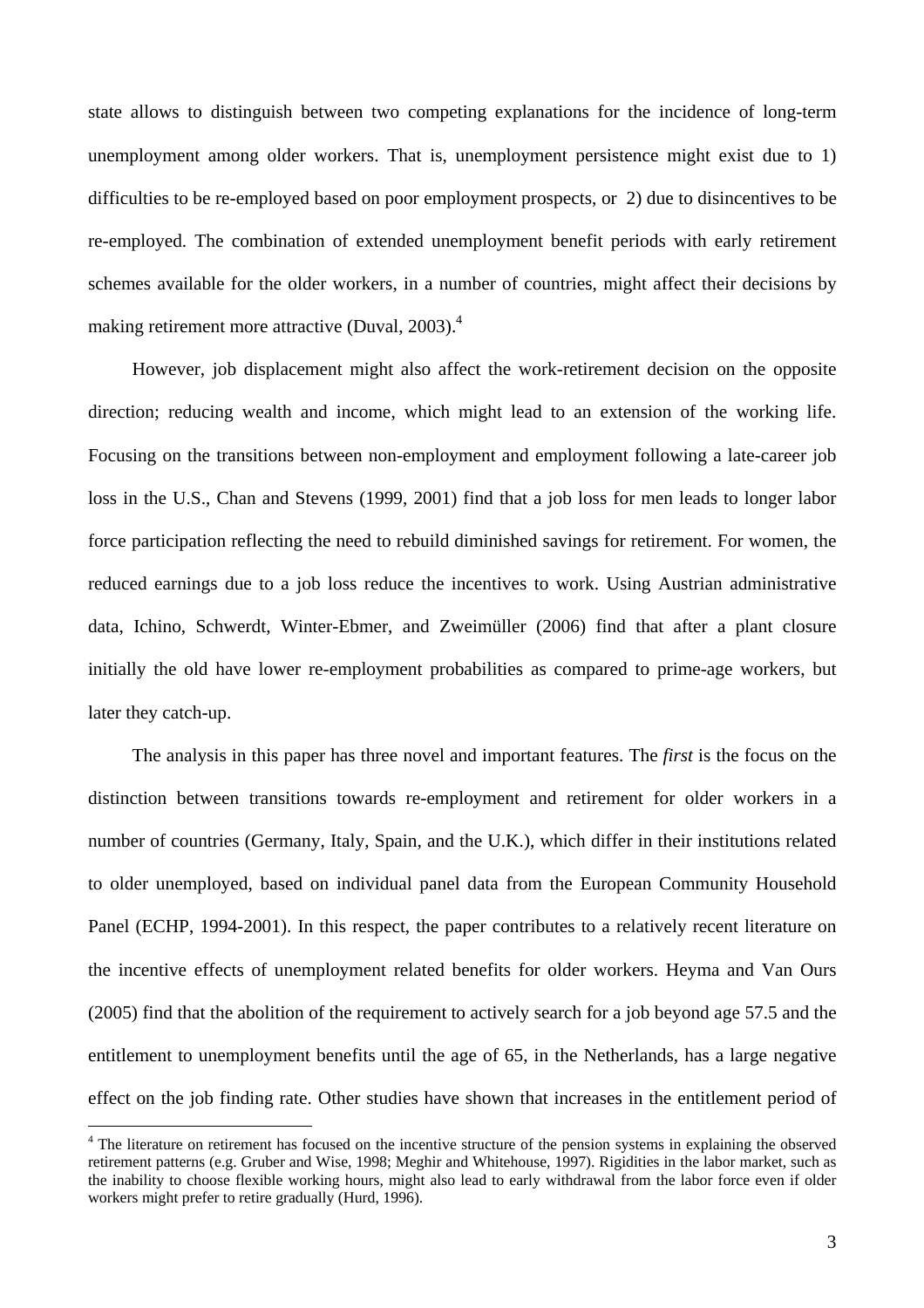unemployment benefits for older workers leads to declines in transition rates to employment in Germany (Hunt, 1995) and Austria (Lalive and Zweimüller, 2004), and provide a quantitatively important pathway into early retirement (Lalive, 2006). Kyyrä and Wilke (2007), evaluating the increase in the eligibility age from 53 to 55 of the unemployment insurance system in Finland, which allows unemployed workers to collect benefits up to a certain age limit and then retire, find evidence of a large decrease in the inflow to unemployment and a large increase in the transition rate out of unemployment to employment.

The *second* novel feature of the paper is the joint estimation of the effects of job displacement on the transitions to and out of subsequent employment, distinguishing between the short and longrun effects of displacement. That is, although displaced workers might be re-employed relatively fast, what is important for the overall employment rate is also the stability of the post-displacement employment. In addition, dynamic selection is taken into account by allowing unobserved individual characteristics to be correlated across states.

*Finally*, the paper addresses the endogeneity of displacement by extending the econometric model into a joint estimation of the selection process into displacement and the transitions into employment, or retirement. Based on the "timing of the events" approach of Abbring and Van den Berg (2003), the causal effect of displacement is identified by means of the variation from the multiple non-employment and employment spells, which are observed for each individual.

The rest of the paper is organized as follows. Section 2 contains a brief discussion of the institutional features related to unemployment insurance and retirement rules in each of the countries considered in this study. Section 3 describes the data and provides a non-parametric analysis of labor market transitions. Section 4 presents the econometric model and discusses identification and the way to address the endogeneity of displacement. Section 5 provides the results of the effect of displacement on labor market transitions, and the last section concludes this paper with a summary of the findings.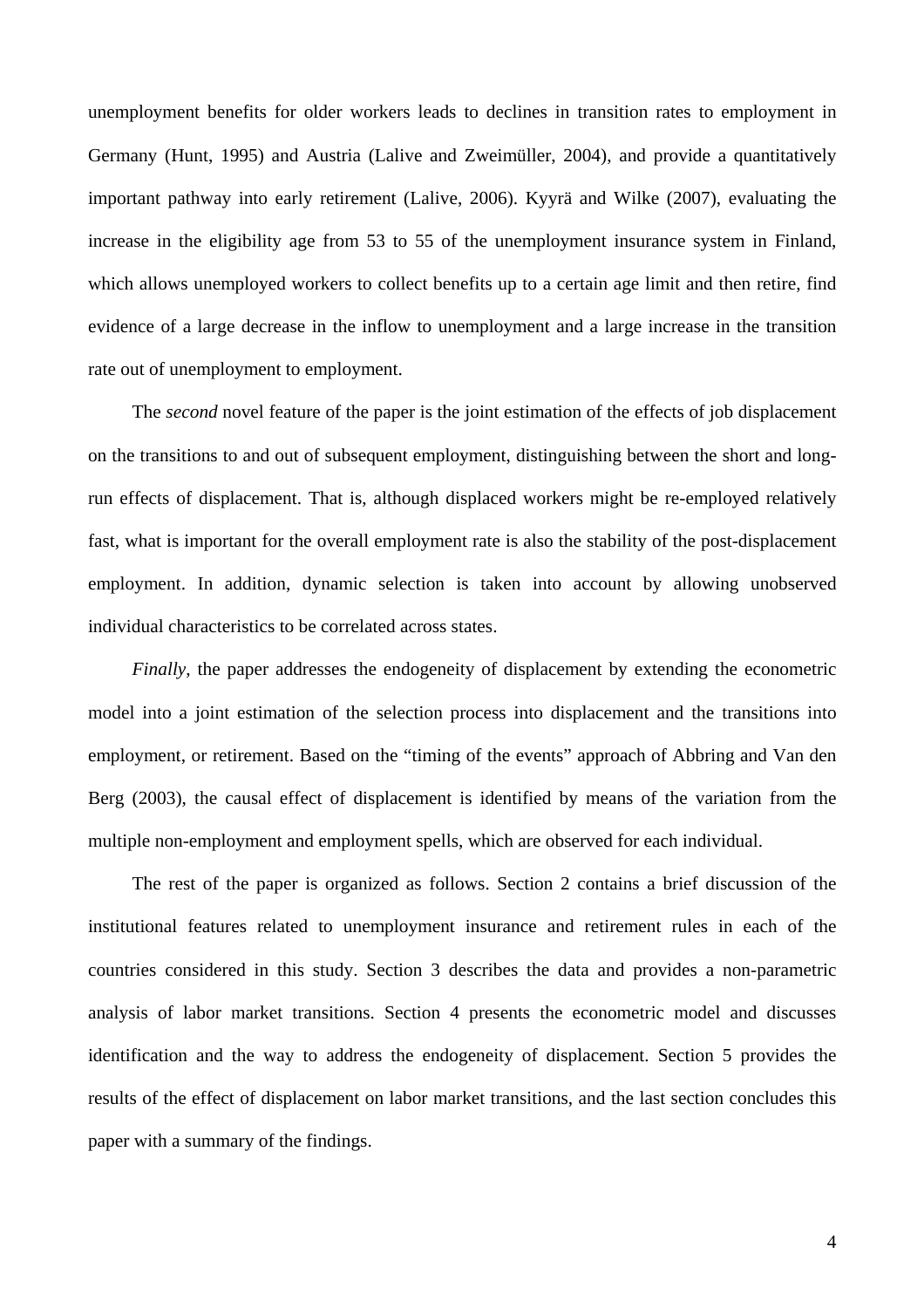# **2. Institutional Features**

The focus of this section is on the institutions which are related to older unemployed in the four countries considered in the analysis. These refer to the unemployment insurance and early retirement schemes based on information obtained from the Mutual Information System on Social Protection (MISSOC, 1994) of the European Union.

In Germany, the legal retirement age is 60 after 180 contribution months if unemployed at the commencement of the pension and if unemployed for 52 weeks after completion of the age of 58.5. Alternatively, the requirement is to have worked part time for older workers for 24 calendar months. The age limit for early pension for unemployed increased in the years 1997 to 2001 from 60 to 65 years. However, the pensions can be claimed after the completion of the age of 60 with the acceptance of pension reductions. The replacement rate for unemployment insurance recipients is 67 per cent of net earnings (60 per cent for beneficiaries without children). The duration of benefits is 32 months for workers aged 54 and over. In Spain, there is no direct provision of early retirement for unemployed. However, early retirement is possible at the age of 60 with an 8% reduction for every anticipated retirement year. With respect to benefits for older unemployed, under the Industrial Restructuring law, workers are entitled to a form of benefit financed under the relevant restructuring plan. These benefits are of particular significance for workers aged at least 55 at the time of restructuring, who may draw them until they reach 65 years of age. The replacement rate for unemployment insurance recipients is 70 per cent for the first 180 days, and 60 per cent afterwards. The duration of unemployment benefits received varies between 4 months and 2 years depending on the contribution period over the preceding 6 years. For long-term unemployed, aged 45 or more, there is a special 6-months benefit of 75-125 per cent of minimum wage.

In Italy, there are no special benefits for older unemployed which are associated with the possibility of early retirement. The legal retirement age is 63 for men and 58 for women. Early pension is available at the age of 54 and after 35 years of contributions, or after 36 years of contributions regardless of age. Early retirement is possible for employees of companies in

5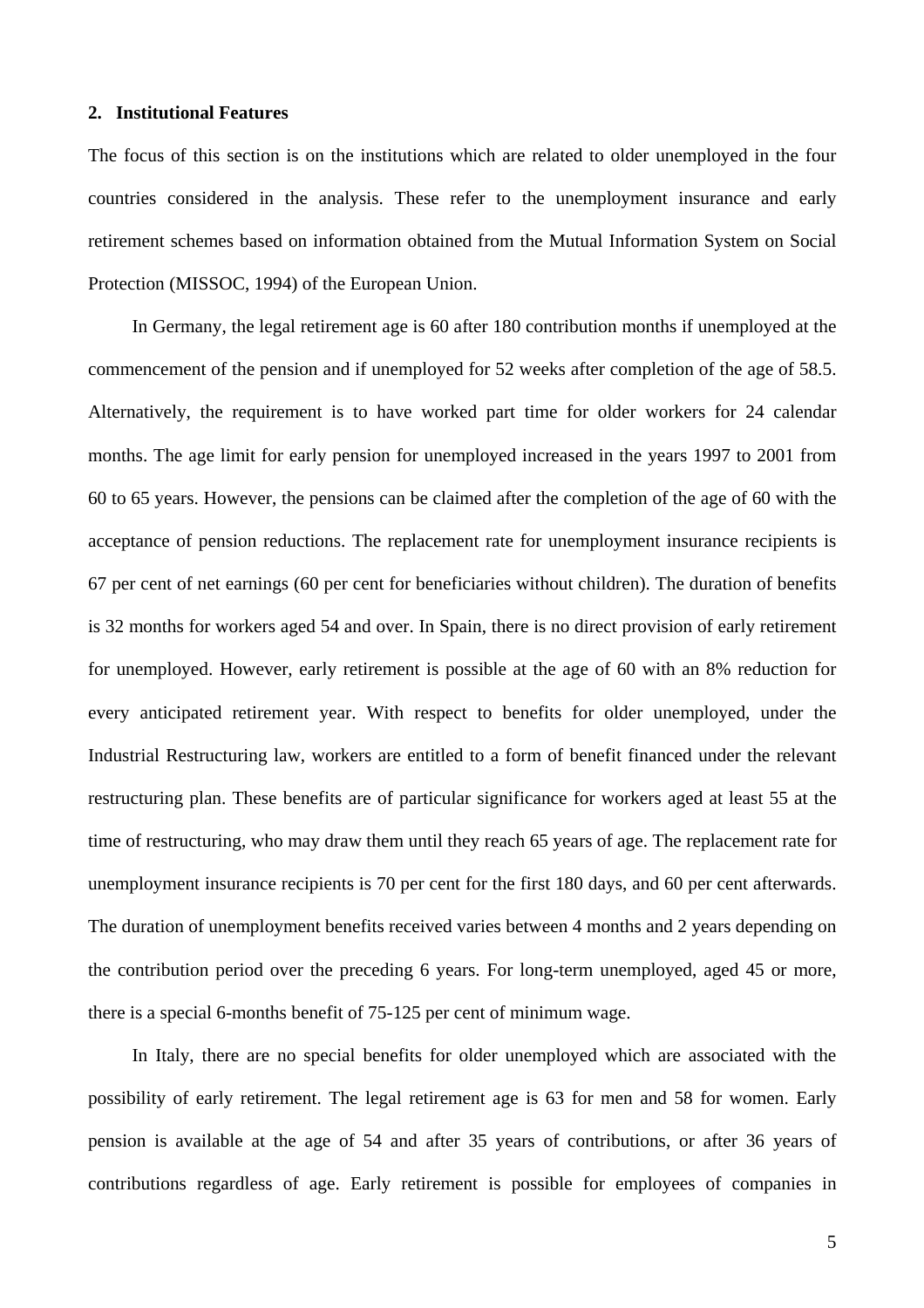economic difficulties at the latest 5 years before normal retirement age. The replacement rate for the ordinary unemployment benefits is 30% of the average pay received during the last 3 months, and the duration is 180 days. The replacement rate for the special unemployment benefit for those in the building industry is 80% of previous earnings with duration of 90 days. In the U.K., there are no provisions of early retirement and no benefits related to older unemployed. The standard unemployment insurance rate is a flat rate of about 80 euros per week for aged 25 or over, with duration up to 12 months limited to 182 days in any job-seeking period in October 1996.

To summarize, in Germany, and Spain, institutions are designed to assist older unemployed and displaced, while in Italy, and the U.K., such provisions are not in general available. It is worth mentioning that this does not preclude special schemes with incentives for early retirement, for instance, in Italy. However, these are case-specific and do not have a general applicability.

#### **3. Data and Descriptive Analysis**

The analysis is based on individual data from the European Community Household Panel (ECHP, 1994-2001). The ECHP is a survey based on a standardized questionnaire with annual interviews of a representative panel of households and individuals from the population in each country, covering a wide range of topics including demographics, employment characteristics, education etc. In the first wave, a sample of some 60,500 nationally representative households - approximately 130,000 adults aged 16 years and over - were interviewed in the then 12 Member States. There are three characteristics that make the ECHP relevant for this study. That is, the simultaneous coverage of employment status, the standardized methodology and procedures yielding comparable information across countries and the longitudinal design in which information on the same set of households and persons is gathered.

The ECHP contains, for every individual in each wave, monthly information on the labor market status during the previous year distinguishing between unemployment, inactivity, employment and retirement. An inflow sample of non-employed is constructed from all individuals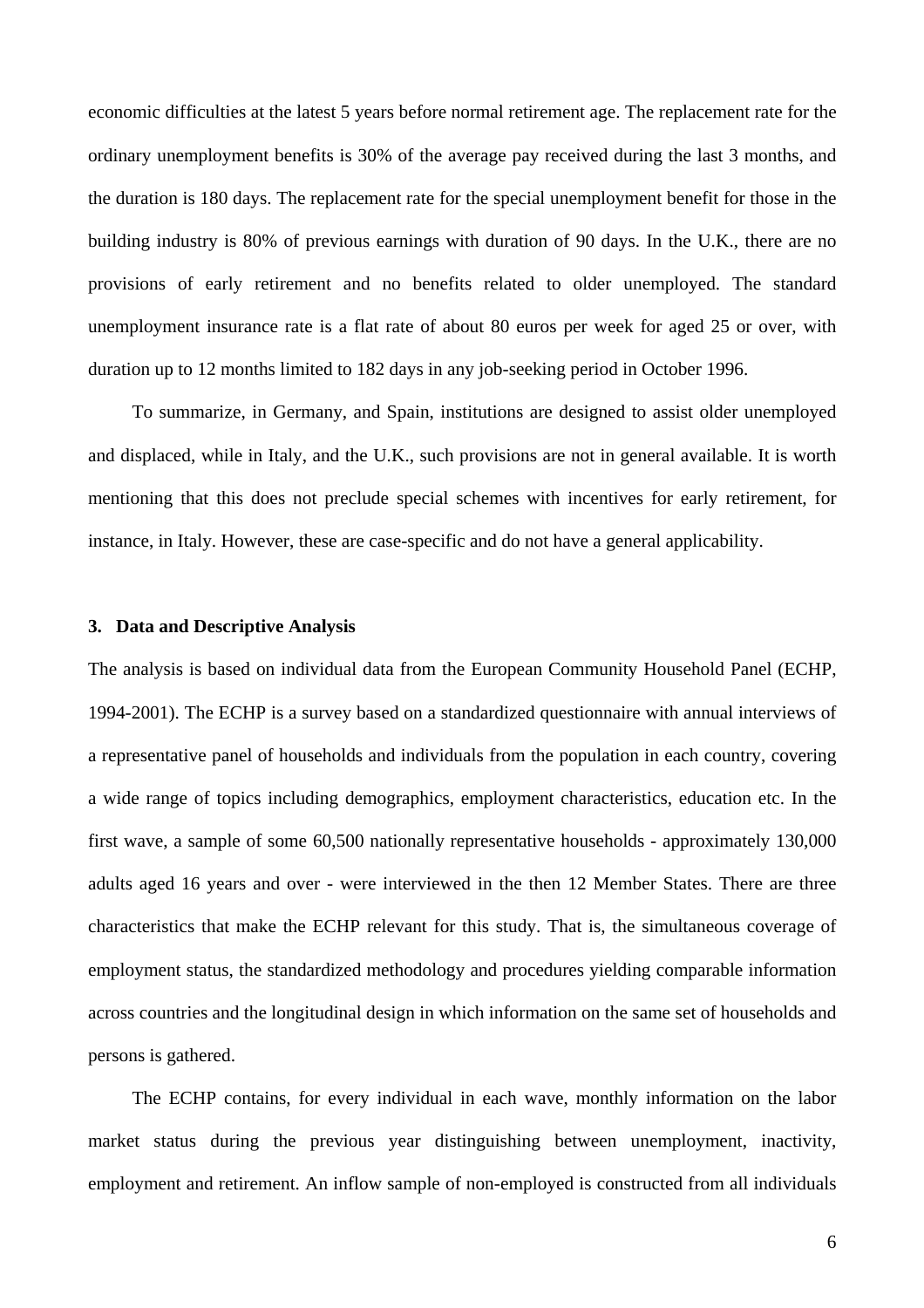45 to 64 years old, at the time of the first interview, who respond in at least two consecutive years of the survey. The inflow sample consists of those who exit employment entering into either unemployment, or inactivity. Transitions from employment directly to retirement are few in this age group and are not included in the inflow sample of unemployed and inactive (those who are not looking for a job but are not retired) denoted as non-employed.

Each non-employment spell can end by either returning into employment, or by retiring. Missing values of the monthly labor market status are imputed following Blau and Riphahn (1999) when the missing months are less, or equal to three.<sup>[5](#page-8-0)</sup> The analysis allows for multiple nonemployment spells. Table 1 contains statistics of the sample by country.

# *[Table 1 about here]*

The first row shows the total number of individuals, while the second row those who are nonemployed at least once during the sampling period. The inflow sample of individuals used in the analysis consists of those who have at least one flow into non-employment. These numbers vary from 379 individuals, for Italy, to 709 for Germany (row 3), while the number of spells varies from 781, for the U.K., to 1801 for Spain (row 4). After dropping those spells with missing information on displacement, the remaining samples consists of 1064 spells for Germany, 765 for Italy, 1561 for Spain, and 717 for the U.K.

#### *[Table 2 about here]*

Table 2 presents the transitions that occur in the sample. Non-employment spells might end either into employment, or to retirement. The spells for which no transitions out of non-employment are observed until the end of the sample period are treated as right censored. About 50 per cent of the non-employment spells in Germany, and 65-68 per cent in Italy, Spain, and the U.K., end by

<span id="page-8-0"></span> $<sup>5</sup>$  The missing information is replaced with the value of the month before the missing when the values are the same</sup> before and after the missing month. With different values, the imputation depends on the number of missing months. Missing information is replaced with the value of the month after the missing month when the missing month is only one. With two missing months, the first missing value is replaced with the value of the previous month and the second missing value is replaced with the value of the next month. With three missing values, the first missing month is replaced with the value of the previous to month, while the other two missing months are replaced with the value of the month after the missing months.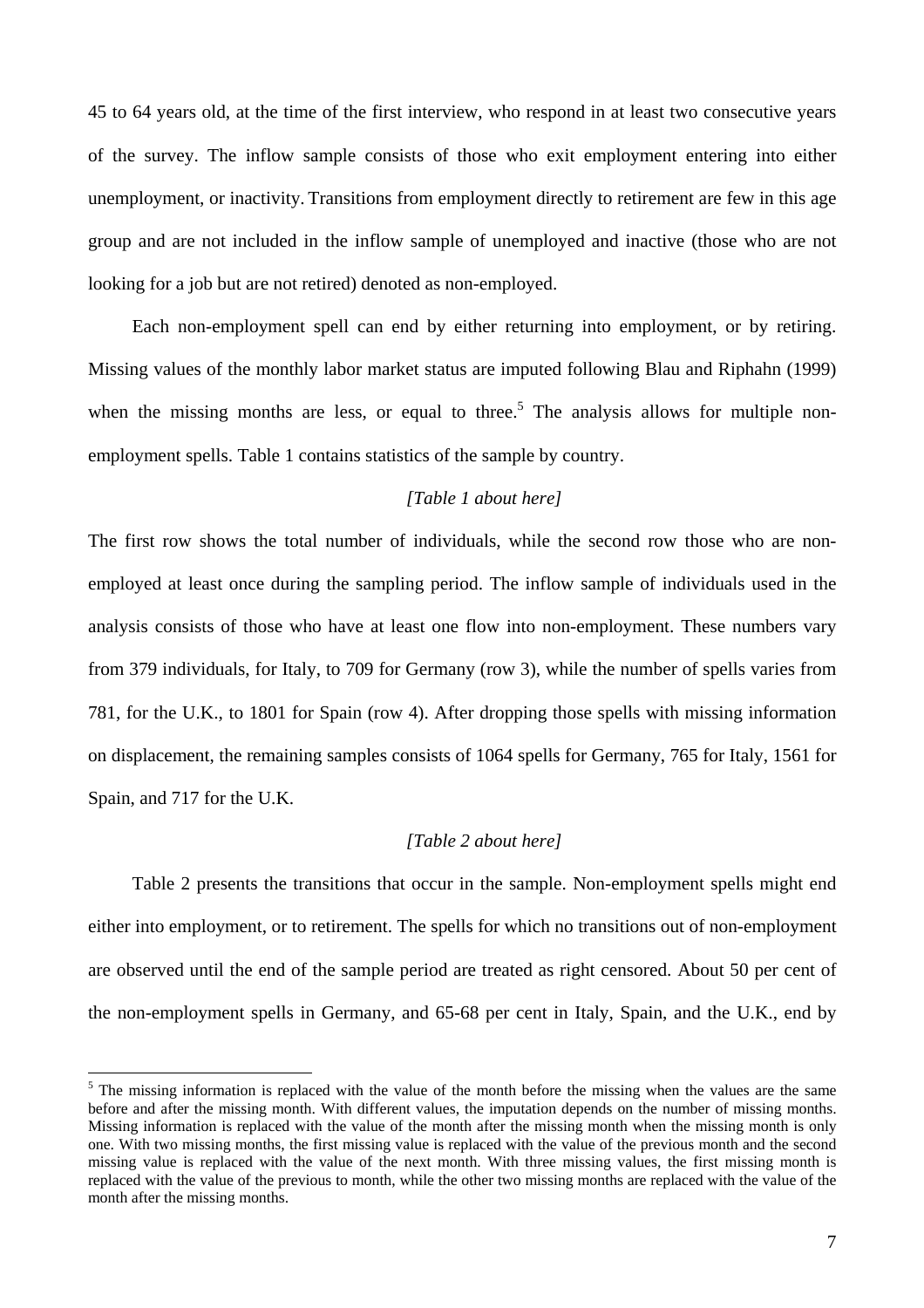returning to employment. The share of spells which end to retirement is about 7 per cent for Italy, Spain, and the U.K., while it is much higher – about 20 per cent - for Germany. For those being reemployed, 58 per cent make a transition back to non-employment in Germany, about 75 per cent in Italy and Spain, and 45 per cent in the U.K. $<sup>6</sup>$ </sup>

For each of the non-employment spells an indicator of displacement is constructed using the information on the reason for leaving the previous job. The displaced are defined as those who were obliged to stop the previous job by the employer. Table 3 presents summary statistics of individual characteristics by displacement status. Older individuals with medium, or low education, are more likely to be displaced. For the other characteristics, no clear pattern seems to exist across countries.

# *[Table 3 about here]*

The advantage of using survey data compared to administrative data is that the sample is more representative of the whole population of displaced workers. With administrative data displacement is defined using information on plant closures which excludes all involuntary job separations that occur on an individual basis. Moreover, with survey data a control group can be defined out of those who voluntarily left their previous job (for a better job, marriage, child birth, looking after others, illness, etc.). However, using survey data has the disadvantage of relying on self-reported information for the reason of job separation, which might be correlated with individual unobserved characteristics, or be endogenous to labor market institutions. For instance, quits might be reported as layoffs for the worker to be eligible for unemployment insurance, or layoffs to be reported as quits to avoid administrative burden on the side of the employer in countries with strict employment protection legislation. In addition, even in the case of plant closing, the workers who remain until the plant closes are selected non-randomly from the group of workers who were present when the

<span id="page-9-0"></span><sup>&</sup>lt;sup>6</sup> The paper is focused on Germany, Italy, Spain, and U.K., as for the other countries in the ECHP the inflow sample was relatively small resulting in very few transitions especially towards retirement. As the focus of the paper is on the distinction between transitions to re-employment and retirement this selection was inevitable. However, as discussed in section 2, the four countries studied offer interesting variation in institutional characteristics, representing different welfare regimes.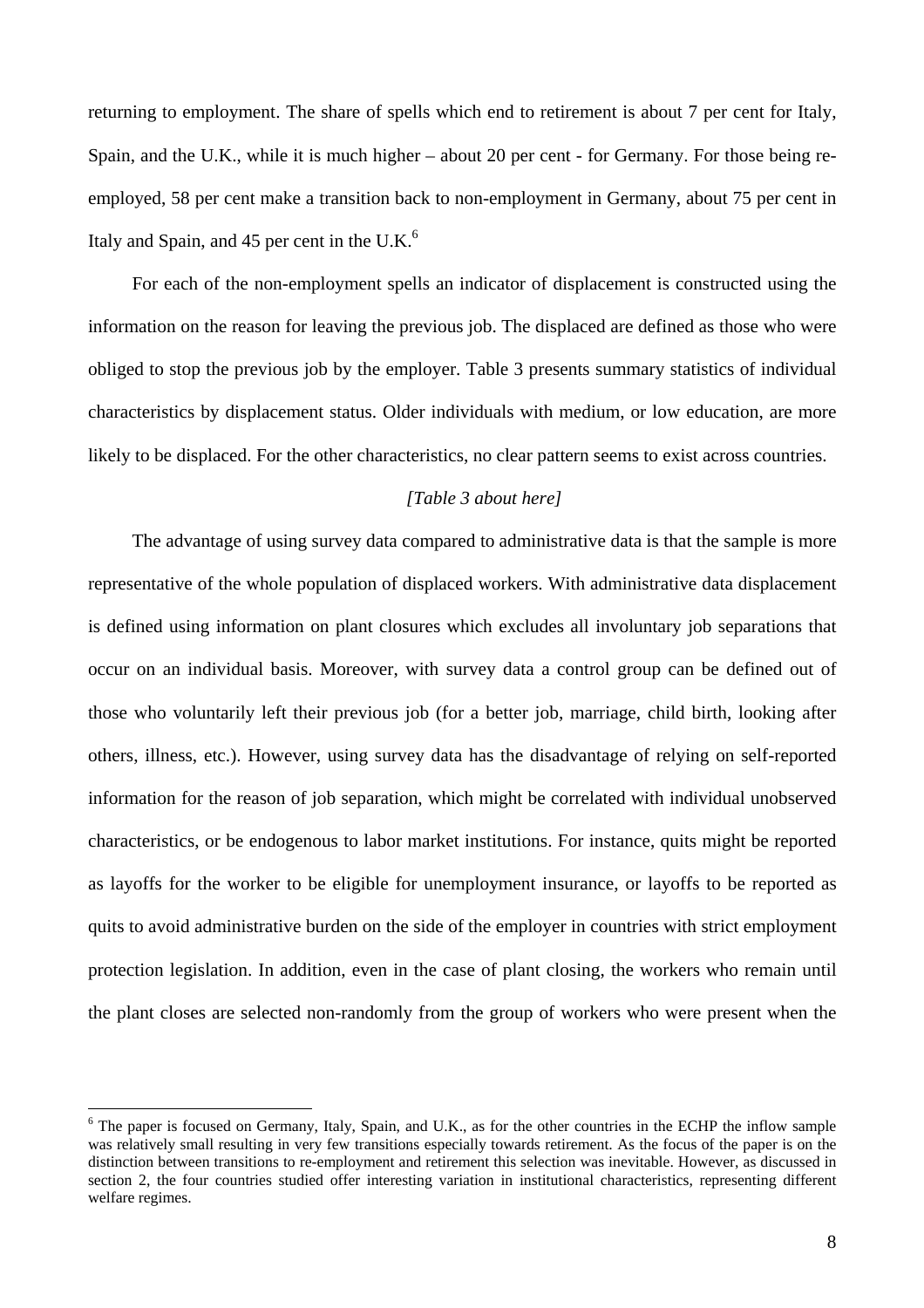firm's initial negative demand shocks arrived. This occurs as the firm learns which employees are likely to quit and alters its layoff policies accordingly (Pfann and Hamermesh, 2001).<sup>[7](#page-10-0)</sup>

#### **3.1 Empirical Hazard Estimates**

Figure 1 shows the proportion of non-employed who re-enter employment by displacement status. The cumulative failure is based on the empirical (Kaplan-Meier) hazard rates and is equal to one minus the survival rate. In Italy and Spain, non-displaced workers return to employment faster compared to those displaced. The same holds for Germany, although the difference between displaced and non-displaced appears to be smaller, as is the case for the U.K., but to the opposite direction.

# *[Figure 1 about here]*

Figure 2 shows the cumulative failure from non-employment to re-employment for the displaced by age groups. In Germany, and Spain, there is a big difference across age groups in the proportion of displaced workers who return to employment. While for those aged 45-54 more than 60 per cent eventually return to employment, it is only about 40 per cent of those older displaced (aged 55-64) who are re-employed. For Italy and the U.K., such differences by age are smaller. These figures suggest that, for workers in Germany and Spain, displacement past a certain age (around 55 years old) is not "repaired".

# *[Figure 2 about here]*

Figure 3 depicts the proportion of workers who exit subsequent employment. It shows that in countries in which displaced are less likely to return to employment (Italy, Spain) those who do return exit employment at a lower rate.

#### *[Figure 3 about here]*

Although differences in re-employment and subsequent employment hazards between displaced and non-displaced are useful, they are not informative on the transitions towards other

<span id="page-10-0"></span><sup>&</sup>lt;sup>7</sup> The way to address the endogeneity of displacement is discussed in Section 4.2.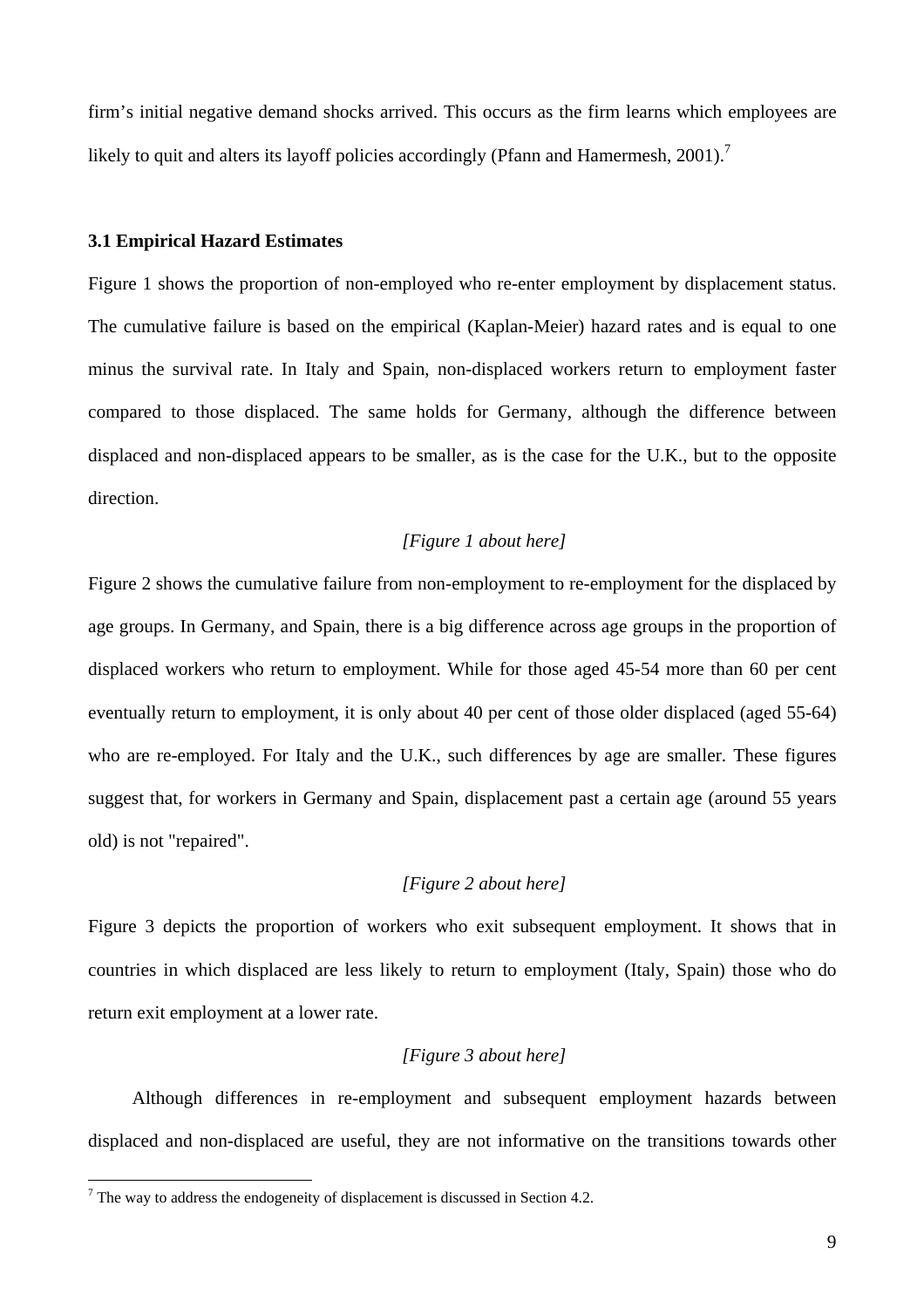states, and in particular, retirement. Moreover, such differences might be confounded by individual observed and unobserved characteristics, or dynamic selection which might arise as workers with higher employability are expected to leave non-employment faster and obtain more stable employment. To address these issues, an adequate econometric model is required.

#### **4. Econometric Methodology**

The econometric analysis is based on a multivariate mixed proportional hazard model. In line with most applications analyzing individual's labor market transitions a reduced-form approach is adopted (see Van den Berg (2001) for an overview of duration models).

#### **4.1 The Statistical Model**

The analysis considers the effect of job loss on the transitions from non-employment (*ne*) and from subsequent employment  $(e)$ , for those who are re-employed. Non-employed workers have the following options: accept a job offer and be re-employed ( $ne - e$ ), or retire ( $ne - r$ ). The transitions from non-employment to employment, or retirement, are modeled in a competing-risks framework. The transitions from subsequent employment (for those who are re-employed) are modeled as a single-risk due to lack of sufficiently large sample, which would allow a distinction to be made between re-entering unemployment and retiring. Observations for individual who remain nonemployed until the end of the observation period are treated as right-censored.

Each hazard function is the product of the baseline hazard, which captures the time dependence of the hazard rate, and the systematic part which shifts the baseline hazard. The systematic part includes individual characteristics and economic variables denoted as  $X_{ijk}$ , where *i* refers to the individual,  $j = ne, e$ , and k denotes the spells for each individual. The observed characteristics refer to the year in which each spell has started and are fixed within a spell. However, they are allowed to vary across non-employment and employment and across multiple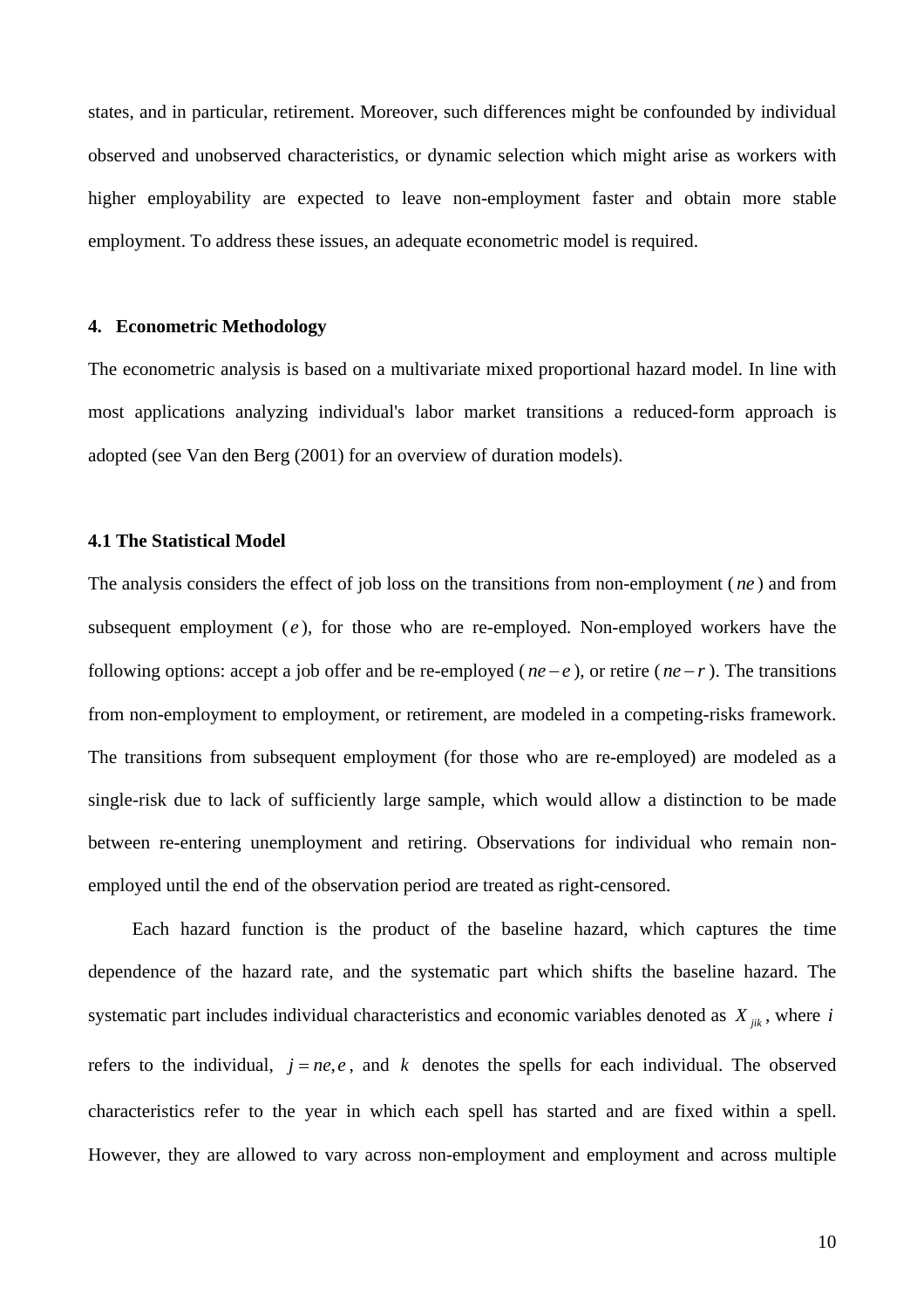spells for each individual. The variables include age dummies, education dummies (defined using the ISCED classification), whether the individual is married, the number of children, non-labor income based on capital and property income acting as a proxy for wealth, and a homeownership dummy.<sup>[8](#page-12-0)</sup> The economic variables include the regional unemployment rate at the time of entering non-employment, or employment, respectively.<sup>[9](#page-12-1)</sup>

The transition for person  $i$  in a spell  $k$ , from state  $j$  to state  $s$ , is defined as

$$
\theta_{jik}^s(t_k \mid \varepsilon_{ji}^s) = \lambda_{ji}^s(t_k) \exp(y_{jik}^s)
$$
 (1)

where  $\lambda_{ji}^{s}(t_k)$  is the baseline hazard and  $\exp(y_{jik}^{s})$  is the systematic part of the hazard. The baseline hazard has a semi-parametric representation using a piece-wise constant function with specified month intervals defined as

$$
\lambda_{ji}^s = \exp\left(\sum_{l} \lambda_{j,l}^s I_l(t)\right) \tag{2}
$$

where the subscript  $l = (1, 2, 3, 4)$  denotes the month intervals and  $I_i(t)$  are time-varying dummy variables, which are one within the month intervals. These intervals are defined as,  $l = 1$  for 1-6 months of duration,  $l = 2$  for 7-12 months,  $l = 3$  for 13-24 months, and  $l = 4$  for more than 24 months.

For the non-employment spells, where  $j = ne$ , the index  $y_{ijk}^s$  is given by

$$
y_{neik}^s = \beta_{0ne}^s + \beta_{1ne}^s X_{neik} + \delta_{1ne}^s D_k + \sum_{a=1}^3 \delta_{2ne}^s I(a) D_k + \varepsilon_{nei}^s
$$
 (3)

For the employment spells  $y_{eik}$  is defined as

$$
y_{eik} = \beta_{0e} + \beta_{1e} X_{eik} + \delta_{1e} D_k + \sum_{a=1}^{3} \delta_{2e} I(a) D_k + \varepsilon_{ei}
$$
 (4)

<span id="page-12-0"></span><sup>&</sup>lt;sup>8</sup> Questions about job tenure are asked in the ECHP at a yearly basis (at the time of each interview) and not at each month. Since the spells are based on the monthly calendar, the tenure variable includes many missing values reducing the sample considerably. Therefore, it is not included in the regressors. Controlling for unobserved heterogeneity is able to capture the effect of tenure, as individuals with higher employability are more likely to obtain a good job match and experience longer job tenure.

<span id="page-12-1"></span><sup>&</sup>lt;sup>9</sup> Year dummies are also included which capture wide economic effects and the effect of policy changes (e.g. Germany). Given the data limitation, an investigation of the effect of policy changes is left for future research based on administrative data.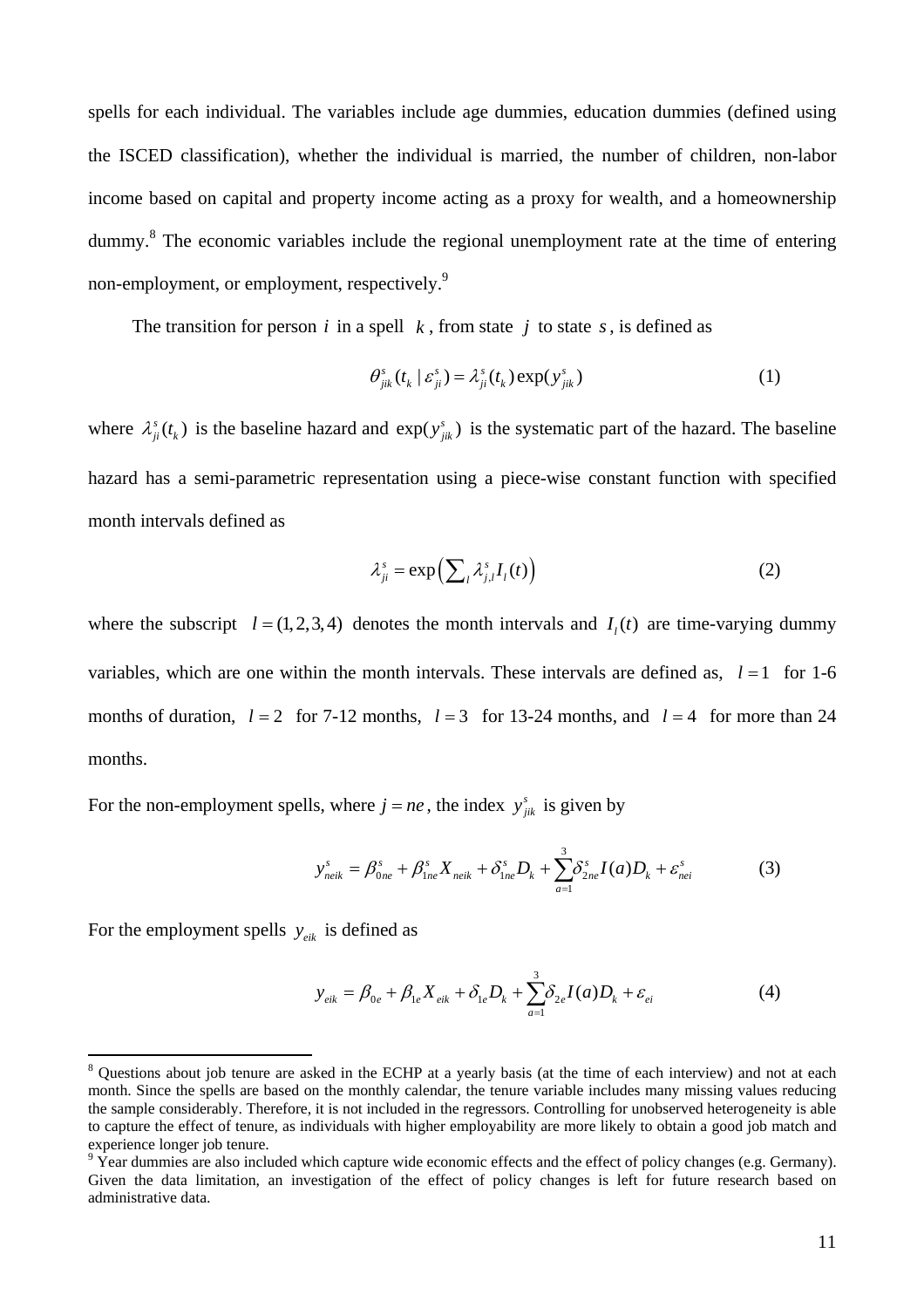Note that, for the non-employment hazard in (3), there are two destination states which are denoted with the superscript  $s = e, r$  and the coefficients are destination specific. For the employment hazard, s denotes just a single state, so it is dropped from (4). The main variable of interest is the dummy variable  $D_k$  denoting whether a non-employed worker has been displaced. The specification includes a set of interactions of the displacement dummy with age dummies denoted as  $I(a)$ . Given sample size constraints, three age groups are considered: 45-55 ( $a = 1$ ), 56-60 ( $a = 2$ ), and 61-64( $a = 3$ ). The unobserved heterogeneity is represented by a scalar random variable  $\varepsilon_{ji}^s$ , which is discussed below.

The contribution to the likelihood of a completed unemployment and employment spell, conditional on the observed and unobserved characteristics, is given by<sup>[10](#page-13-0)</sup>

$$
f_j^s(t_j \mid \varepsilon_j^s) = \theta_j^s(t_j \mid \varepsilon_j^s) \exp\left(-\int_0^{t_j} \theta_j^s(t_j \mid \varepsilon_j^s) dv\right)
$$
 (5)

while the contribution of a censored spell is given by

$$
S_j^s(t_j \mid \varepsilon_j^s) = 1 - F_j^s(t_j \mid \varepsilon_j^s) = \exp\left(-\int_0^{t_j} \theta_j^s(t_j \mid \varepsilon_j^s) dv\right) \tag{6}
$$

where  $F_i^s$  are distribution functions.

 $\overline{a}$ 

Let  $c_j^s$  be destination indicator variables for completed durations. That is,  $c_{ne}^e$  ( $c_{ne}^r$ ) is a dummy variable which takes the value of one if the non-employment spell is completed with a transition into employment (retirement), and the value of zero if the spell is censored. Similarly,  $c_e$ for the employment hazard takes the value of one if the employment spell is completed, and zero if it is censored. The likelihood for the non-employment spells can be written as

$$
L_{ne} = \iint \left( [f_{ne}(t_{ne} \mid \varepsilon_{ne}^{e})]^{c_{ne}^{e}} [S_{ne}(t_{ne} \mid \varepsilon_{ne}^{e})]^{1-c_{ne}^{e}} \right) \left( [f_{ne}(t_{ne} \mid \varepsilon_{ne}^{r})]^{c_{ne}^{e}} [S_{ne}(t_{ne} \mid \varepsilon_{ne}^{r})]^{1-c_{ne}^{e}} \right) dG(\varepsilon_{ne}^{e}, \varepsilon_{ne}^{r}) \tag{7}
$$

while the likelihood for the employment spell is given by

<span id="page-13-0"></span><sup>&</sup>lt;sup>10</sup> For notational simplicity, in what follows, the *i* and *k* subscripts are dropped and the conditioned on the  $X_{ijk}$ variables becomes implicit, unless otherwise stated.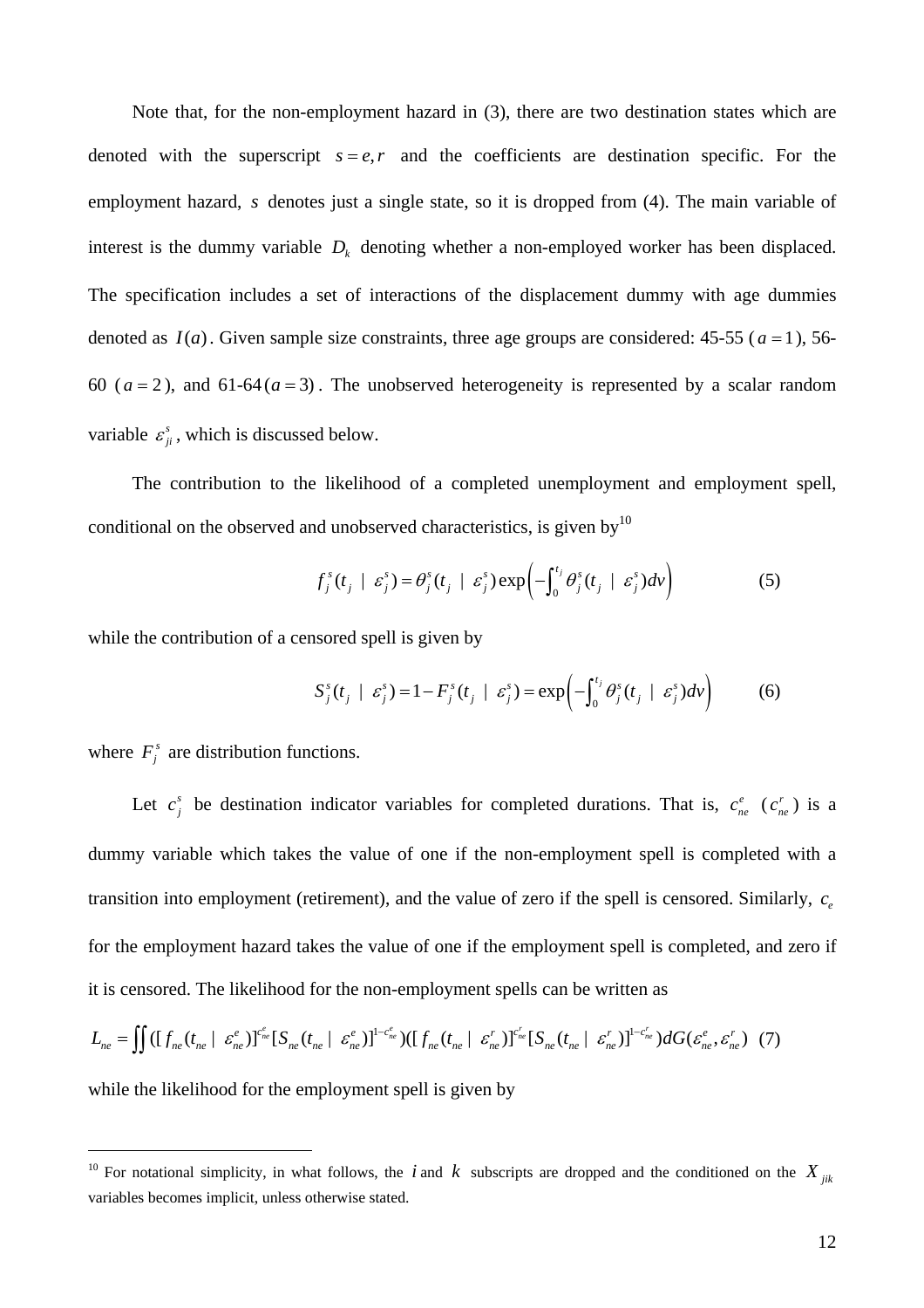$$
L_e = \int [f_e(t_e \mid \varepsilon_e)]^{c_e} [S_e(t_e \mid \varepsilon_e)]^{1-c_e} dG(\varepsilon_e)
$$
\n(8)

Therefore, the total contribution to the likelihood for each individual can be written as

$$
L_i = \iiint L_{ne} L_e \ dG(\varepsilon_{ne}^e, \varepsilon_{ne}^r, \varepsilon_e) \tag{9}
$$

#### **4.2 Unobserved Heterogeneity and Endogeneity of Displacement**

Following Heckman and Singer (1984), the unobserved heterogeneity distribution is defined as a discrete distribution with the support points denoted by  $(\varepsilon_{ne,p}^e, \varepsilon_{ne,p}^r, \varepsilon_{e,p}^e)$  and the corresponding probability mass given by  $Pr(\varepsilon_{ne}^e = \varepsilon_{ne,p}^e, \varepsilon_{ne}^r = \varepsilon_{ne,p}^r, \varepsilon_{ne}^e = \varepsilon_{e,p}) = \pi_p$ , where P denotes the number of support points. Each unobserved factor is assumed to be time invariant, and individual specific for each destination state. That is, it is assumed to be the same across multiple spells of nonemployment, or employment. However, the unobserved factors are allowed to be different and correlated across non-employment and employment spells. The sample likelihood can be written as follows

$$
L = \prod_{i=1}^{n} \sum_{p=1}^{P} \pi_{p} L_{i}
$$
 (10)

where the individual likelihood  $L<sub>i</sub>$  is defined in (9).

In order to account for the endogeneity of displacement, the model is extended to a joint estimation of the selection process in displacement and the transitions out of non-employment and employment. The selection process, which is specified as a logit model, is defined as

$$
P = \Pr(D_k = 1 \mid X_{ik}, \varepsilon_d) = \Lambda(y_{dik})
$$
\n(11)

where  $y_{\text{dik}} = \beta_{0d} + \beta_{1d} X_{\text{dik}} + \varepsilon_{di}$ , and denotes the displacement selection equation. This procedure for dealing with endogenous regressors in a duration framework is analogous to the study by Bover, Arellano and Bentolila (2002), who consider a univariate model of unemployment duration, and to the treatment of initial conditions by Ham and LaLonde (1996) in their evaluation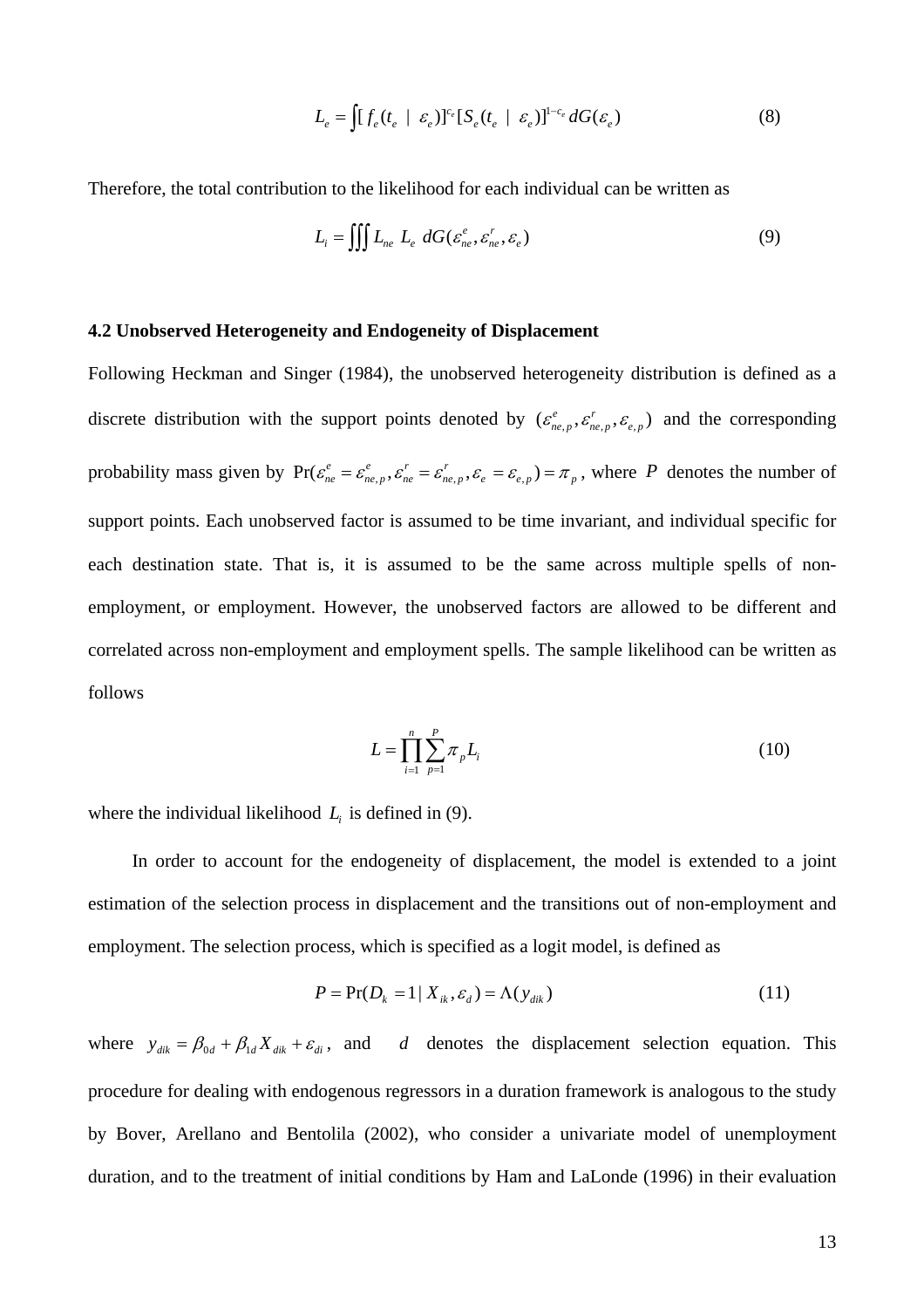of training on a multivariate model of unemployment and employment spells. The contribution of each individual to the likelihood function can be written based on (9) as

$$
L_i = \int L_{ne} L_e P^d (1 - P)^{1-d} dG(\varepsilon_{ne}^e, \varepsilon_{ne}^r, \varepsilon_e, \varepsilon_d)
$$
 (12)

The joint distribution  $G(\varepsilon_{ne}^e, \varepsilon_{ne}^r, \varepsilon_{e}, \varepsilon_{d})$  contains an additional component  $\varepsilon_{d}$  which captures the effect of unobserved factors that affect the probability to be displaced and can be correlated with the transition equations. In this case, the mass points of the discrete distribution are denoted as  $(\varepsilon_{ne,p}^e, \varepsilon_{ne,p}^r, \varepsilon_{e,p}, \varepsilon_{d,p})$  with a corresponding probability  $\pi_p$ , and the likelihood function is similar to (10).

#### **4.3 Identification**

The purpose of the econometric model is to identify the causal effect of displacement on the transitions out of non-employment and subsequent employment. The model includes a competingrisks part which distinguishes between transitions from non-employment to employment, or retirement. Identification of a competing- risks proportional hazard model has been shown by Heckman and Honore (1989). In the multivariate duration model, which includes the transitions out of subsequent employment, dynamic selection is controlled for by allowing the unobserved characteristics to be correlated across the non-employment and employment spells. A detailed discussion of such dynamic selection can be found in the study by Ham and LaLonde (1996).

The identification of the displacement effect (treatment) relies on the identification of treatment effects on duration models by Abbring and Van den Berg (2003). Using the variation and randomness in the treatment assignment and controlling for selection into treatment based on unobservables, they show that the causal treatment effect is identified without the need of exclusion restrictions. The assignment into treatment embeds a competing-risks model that does not involve the treatment. Empirical applications which exploit the "timing of events" approach can be found in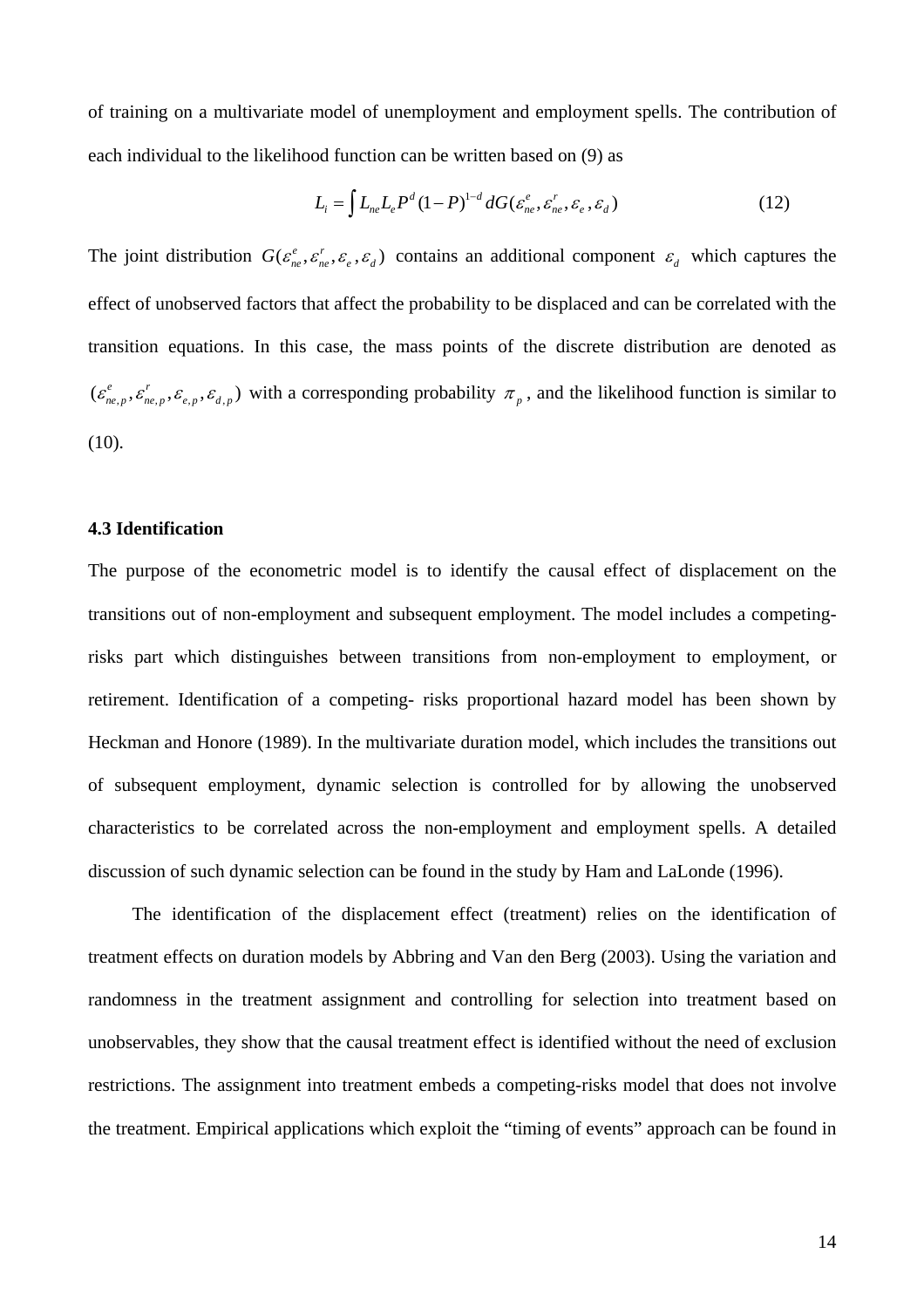Bonnal, Fougère, and Serandon (1997), Abbring, Van den Berg, and Van Ours (2005), and Van den Berg, Van der Klaauw, and Van Ours (2004).

For the purpose of this paper, the assignment into treatment is reduced to the probability model in (11), in which the probability to be displaced is defined as

$$
\Pr(D_k = 1) = \frac{\theta_d}{\theta_d + \theta_q} \tag{13}
$$

where  $\theta_d$  and  $\theta_q$  denote the probability to exit the previous employment due to displacement, or quit, respectively. Identification of this model relies on observing multiple non-employment and employment spells for each individual, which provide variation on the displacement indicator. As with the linear panel data, observing multiple outcomes for given unobserved heterogeneity values can be exploited to deal with unobserved heterogeneity under conditions that are mild relative to the single-spell case (Abbring and Van den Berg, 2003). By allowing unobserved heterogeneity in the selection equation to be correlated with the transition equations, the selection effect is identified separately from the causal effect of the treatment. As an example of such selection, one can think of individuals who are more likely to be displaced and also less likely to be re-employed because of unobserved differences in their labor market attachment.

Identification is also based on two assumptions related to anticipation and announcement effects. The non-anticipation assumption requires that individuals do not adjust their behavior inducing displacement by knowing the future retirement date. The announcement effect is related to the situation in which agents, knowing about a future job loss in advance, might retire immediately, or might postpone any action and retire after being laid off. The dependence of pension benefits on employment and earnings in the years before retirement, or the requirement for a number of years of contributions for pension eligibility, reduces the incentives to retire earlier in case of the announcement effect. Moreover, modeling the probability to be displaced conditional on observed and unobserved characteristics and allowing this probability to be correlated with the transitions to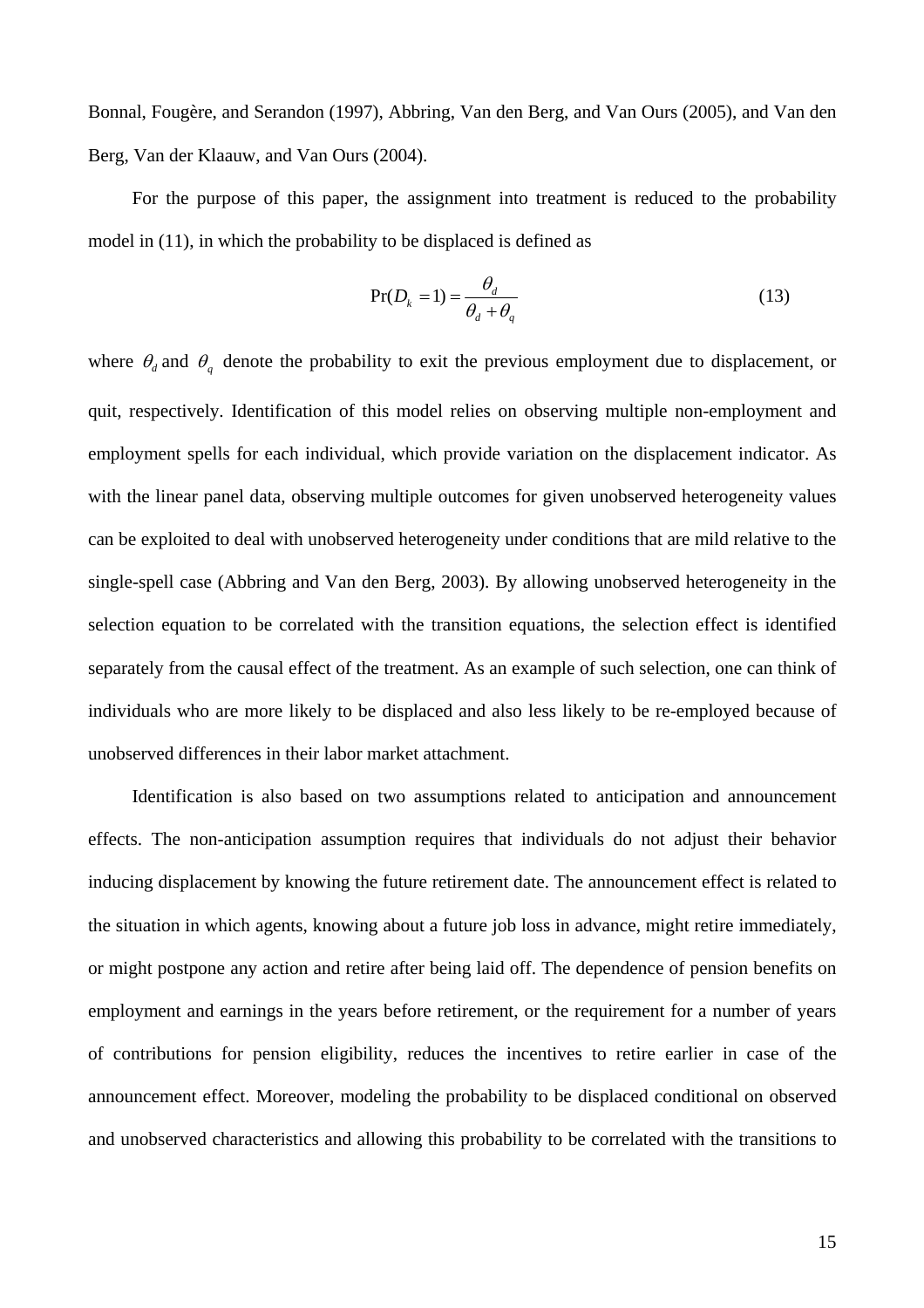re-employment, or retirement, captures the selection that might occur in the case of inducing, or postponing, displacement due to announcement and anticipation effects.

#### **5. Empirical Results**

The econometric model is estimated under three different set of assumptions. The first assumes that there is no unobserved heterogeneity such that transitions across states are independent and displacement is also exogenous. The second allows for correlated unobserved heterogeneity treating displacement as exogenous, while the third relaxes both assumptions of independent transitions and the exogeneity of displacement. Each of these models is estimated also by including interactions of the displacement dummy with age groups, in order to capture age dependent effects of displacement on the transitions across labor market states.

#### **5.1 The Effect of Displacement**

Table 4 presents the coefficient estimates for the displacement dummy and for duration dependence from the model without controlling for individual unobserved heterogeneity, assuming displacement is exogenous. Estimates from the first panel, for transitions from non-employment to employment, show that displaced workers in Germany, Italy and Spain, are significantly less likely to be re-employed compared to the non-displaced. The effect of being displaced is positive, but not significant for the U.K. The second panel of Table 4, for the transitions from non-employment to retirement, shows that displaced workers in Italy and the U.K. are less likely to retire compared to the non-displaced. The effect is significant at the 5 per cent level for Italy. On the other hand, in Spain, individuals who have been displaced are significantly more likely to retire. The third panel of Table 4 shows the coefficient estimates for the transition out of subsequent employment. In all countries, the coefficients of displacement exhibit a negative sign, but they are not significantly different from zero.

#### *[Table 4 about here]*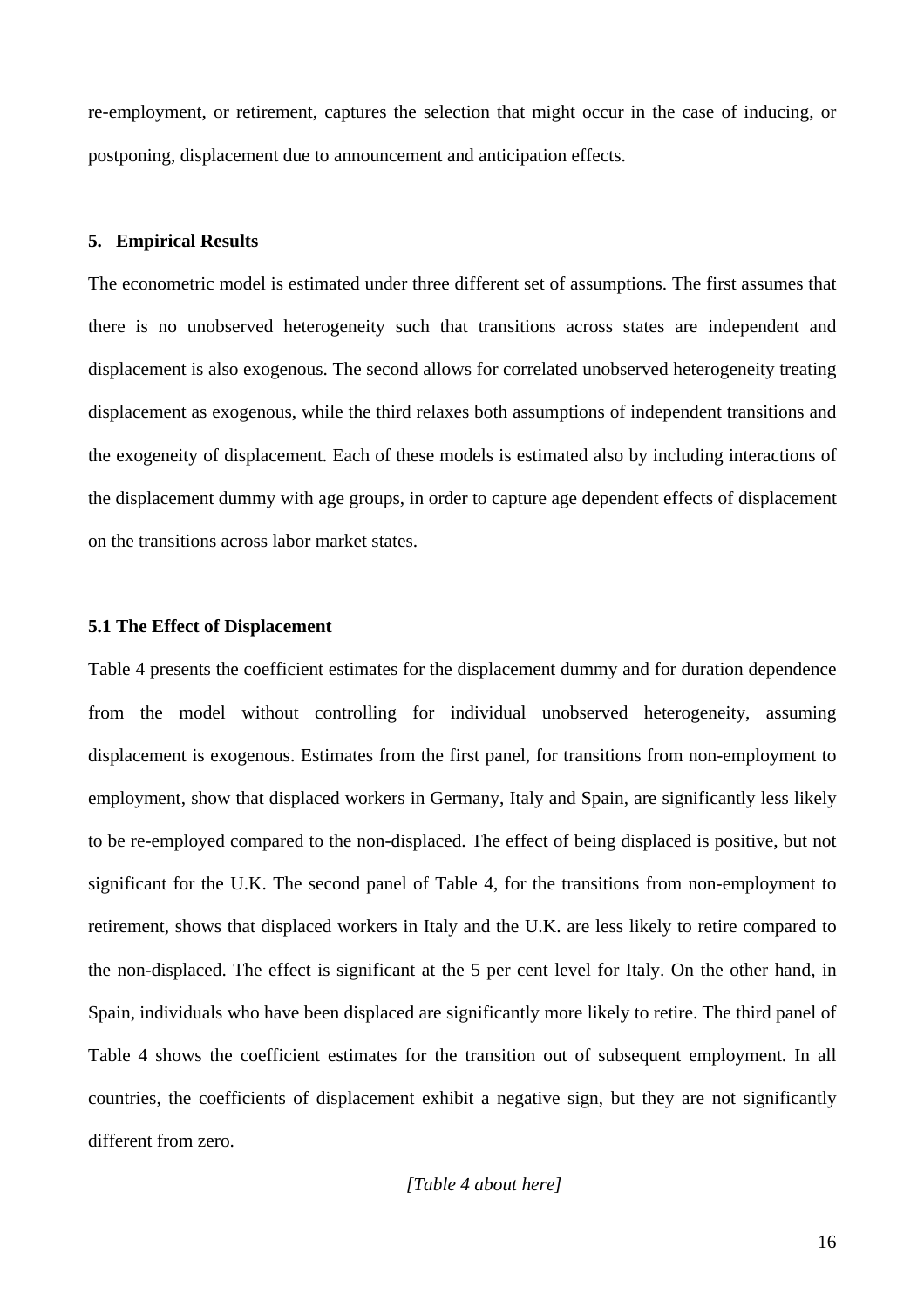Duration dependence is negative and significant in all countries for the transitions to reemployment and positive for the transitions to retirement.<sup>11</sup> That is, the longer individuals stay in non-employment, the less likely to be re-employed and the more likely to retire. However, in the presence of unobserved individual characteristics such as, motivation, or unobserved human capital variables, the coefficient estimates of the effect of displacement and duration dependence are expected to be downward biased. The reason is that dynamic selection occurs as those with high values of the unobserved variables have on average higher exit rates. Hence, the remaining sample of individuals, who are still non-employed at high durations, tend to have lower values of the unobserved variables. This leads to spurious duration dependence and to a lower observed difference in the hazards between displaced and non-displaced than the true average difference. The latter happens as the sample of non-displaced survivors, who have a higher hazard, has on average lower values of the unobserved variables than the sample of displaced survivors.

The results in Table 5, taking into account unobserved heterogeneity, show a similar pattern for the effect of displacement as with the model in which the transitions are assumed to be independent. The effect is larger indicating a downward bias if unobserved heterogeneity is ignored, and a comparison of the likelihood values reveals an improvement in the fit of the model.

# *[Table 5 about here]*

In the empirical application with two points of support for each of  $\varepsilon_{ne}^e$ ,  $\varepsilon_{ne}^r$ , and  $\varepsilon_e$ , and an unrestricted correlation, the empirical results implied perfect correlation. So, the model was estimated under perfect correlation between the error terms. For identification, the first mass point is normalized to zero, since there is a constant term in the vector of covariates, such that the second mass point can be interpreted as the deviation from the first. Therefore, six parameters are identified and one probability. This means, conditional on the observed characteristics and the time spent in the current spell, there are two types of individuals that differ in their non-employment hazard

<span id="page-18-0"></span> $11$  Since a constant is included in the model, the first interval is normalized to zero, so the reference category in the duration dependence coefficients is duration between 1 to 6 months.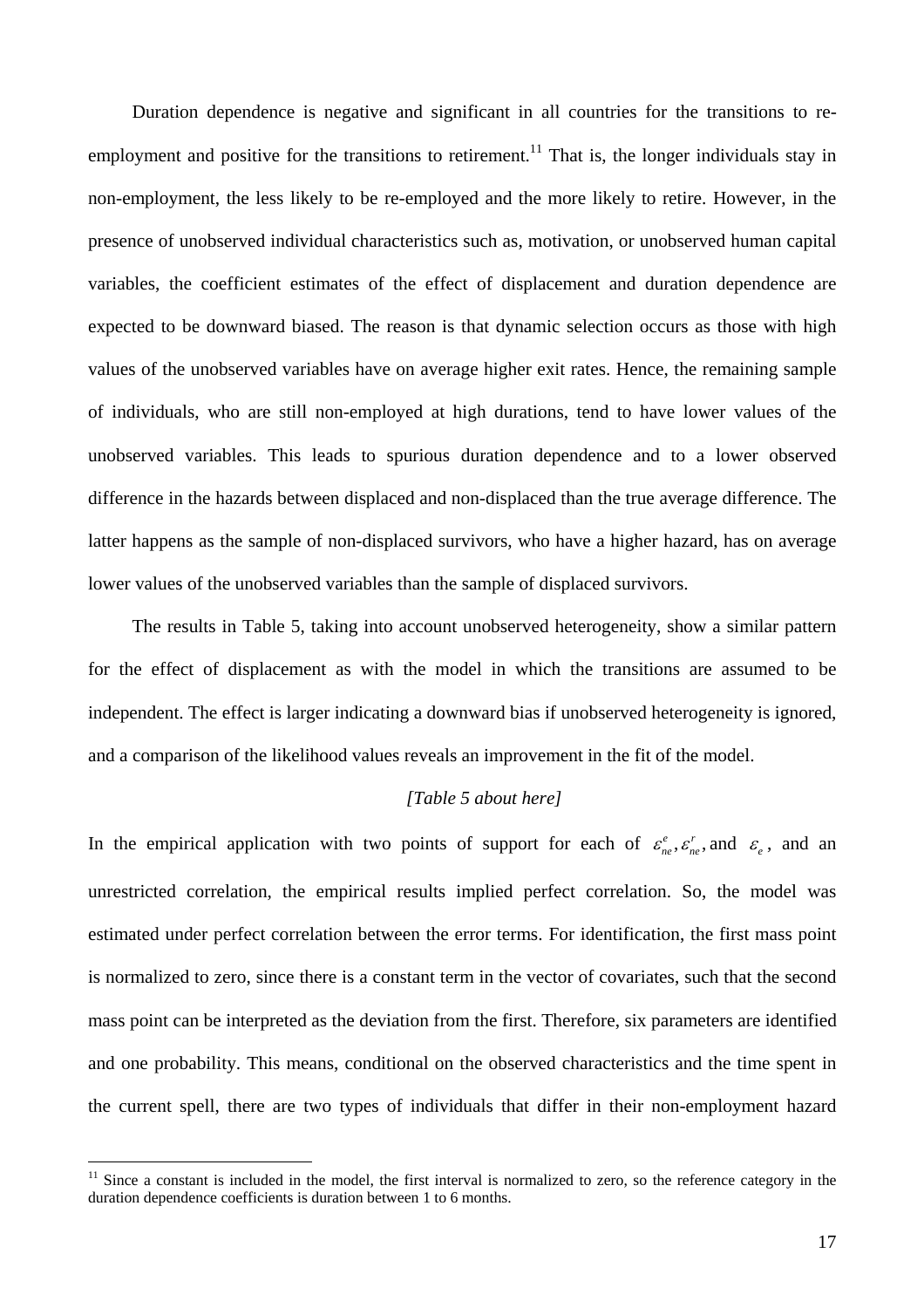(high/low) towards re-employment and retirement, and their employment hazard (high/low). The heterogeneity mass points indicate the presence of one group in Italy and Spain with a lower hazard towards re-employment and out of subsequent employment, and a higher hazard towards retirement. For Germany and the U.K., the heterogeneity distribution seems to affect mostly the transitions out of subsequent employment. Finally, the pattern of duration dependence is also similar between the two models, although the effect is smaller in the model with unobserved heterogeneity, which is expected due to the dynamic selection discussed above.

# **5.2 The Effect of Displacement by Age**

To investigate the extent to which the displacement effect differs by age, the displaced dummy is interacted with age groups as is described in (3) and (4) of Section 4.1. Specification 2, in Table 6, refers to the case in which the displaced dummy is interacted with the age group 45-54, so the main effect refers to the displaced 55 years old and above. In specification 3, the displaced dummy is interacted with the age groups  $45-54$  and  $55-60$ .<sup>12</sup> The cut-off points of the age groups at 55 and 60 are chosen such that they match as close as possible with the institutional features, as described in section 2, and at the same time allow for sufficient variation for the estimation of the model. With the existing data it is not possible to perform the estimation with interactions of the displacement dummy with each age, so broader age groups need to be defined.

#### *[Table 6 about here]*

In Germany and Spain, older displaced are less likely to be re-employed and more likely to retire compared to the non-displaced. In particular, from specification 2 in Table 6, the coefficient for the displaced workers, which refers to those above age 54, is negative and significant for the transition from non-employment to employment in both countries.<sup>13</sup> For Spain, the effect of displacement on the transitions to retirement is consistent across all age groups. From specification

<span id="page-19-0"></span><sup>&</sup>lt;sup>12</sup> For identification, the third age group (61+) and its interaction with the displacement dummy are the reference category.

<span id="page-19-1"></span><sup>&</sup>lt;sup>13</sup> The interaction of the displacement dummy with the dummy for the age group 40-54 is positive, which suggests that younger displaced are more likely to be re-employed than older ones.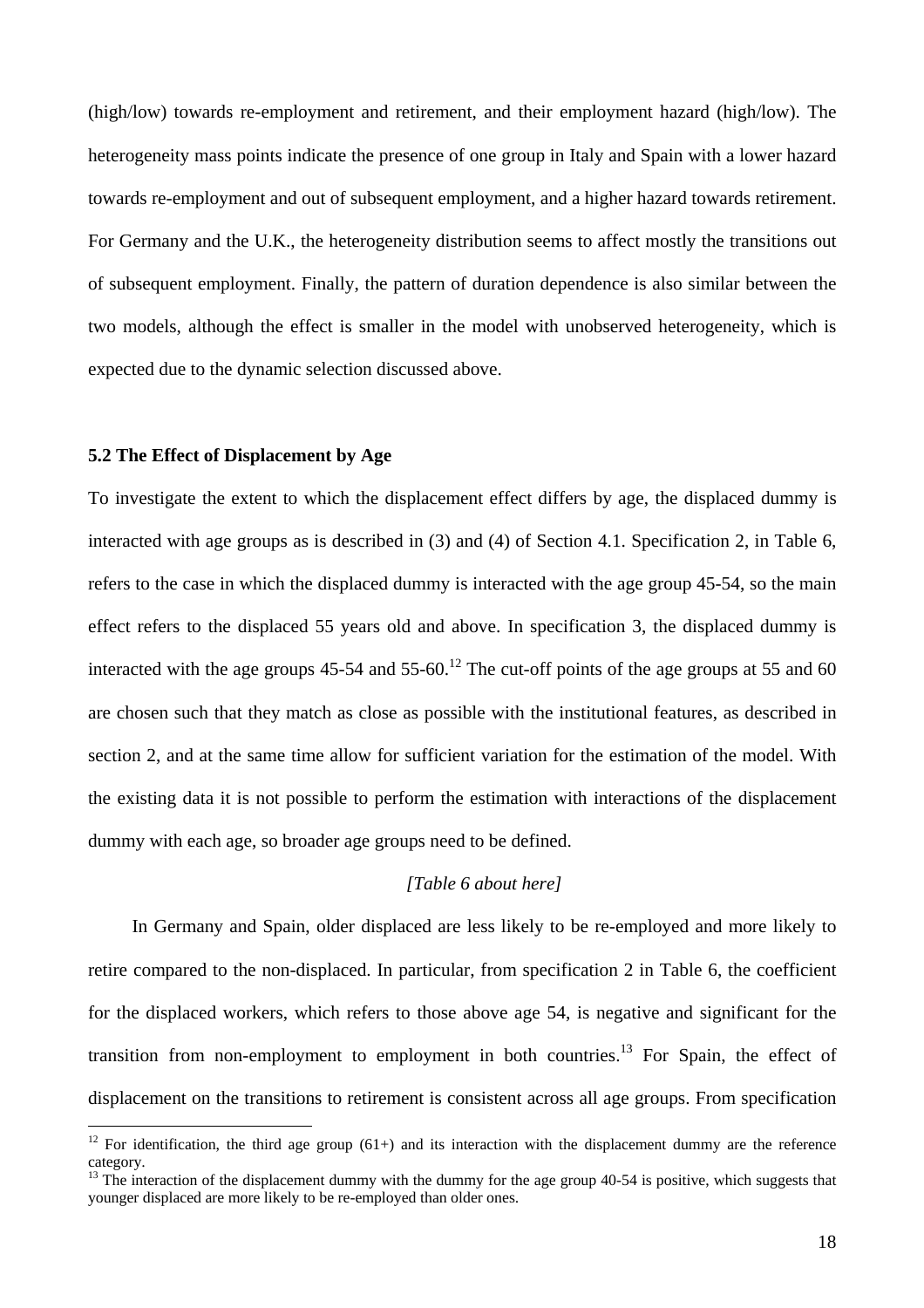3, the displaced at age 60, or above, are more likely to retire compared to the non-displaced. Note that, for Germany, there is a significant negative effect on the exit to retirement for displaced aged 40-54 and 55-60 relative to the displaced above 60. This seems consistent with the possibility of early retirement at age 60 for the insured unemployed, which creates disincentives to be reemployed until become eligible for early retirement. Finally, the exit rate from subsequent employment, for those who are re-employed, is positive and significant for workers between 55-60 in Germany, and for workers above 60 in Spain.

Older displaced - above 55 years old – in Italy are less likely to exit non-employment both towards re-employment and retirement. That is, contrary to Germany and Spain, an increased exit rate of older workers towards retirement is not found for Italy. Finally, for the U.K., being displaced does not seem to have a significant effect on the exit rate from non-employment and subsequent employment.

#### **5.3 Endogeneity**

The discussion so far is based on the assumption that displacement is exogenous and uncorrelated to unobserved heterogeneity. However, workers might decide to quit instead of being laid-off due to an announcement effect, or there might be unobserved characteristics that make them more likely to be laid-off than others. To the extent that these characteristics affect also their transitions across labor market states might lead to biased estimates.

Table 7 shows the estimates of the displacement effect for the transitions from nonemployment to employment, or retirement, and the transitions out of subsequent employment for the three specifications. For Germany and Spain, even after accounting for the endogeneity of displacement, older displaced are less likely to be re-employed and more likely to exit to retirement. The effect towards retirement is significant and positive for Germany in specification 3, which refers to the displaced above 60 years old. For Spain, a positive effect is found in all specifications as in Tables 5 and 6, although the effect is not as precisely estimated as in the model without taking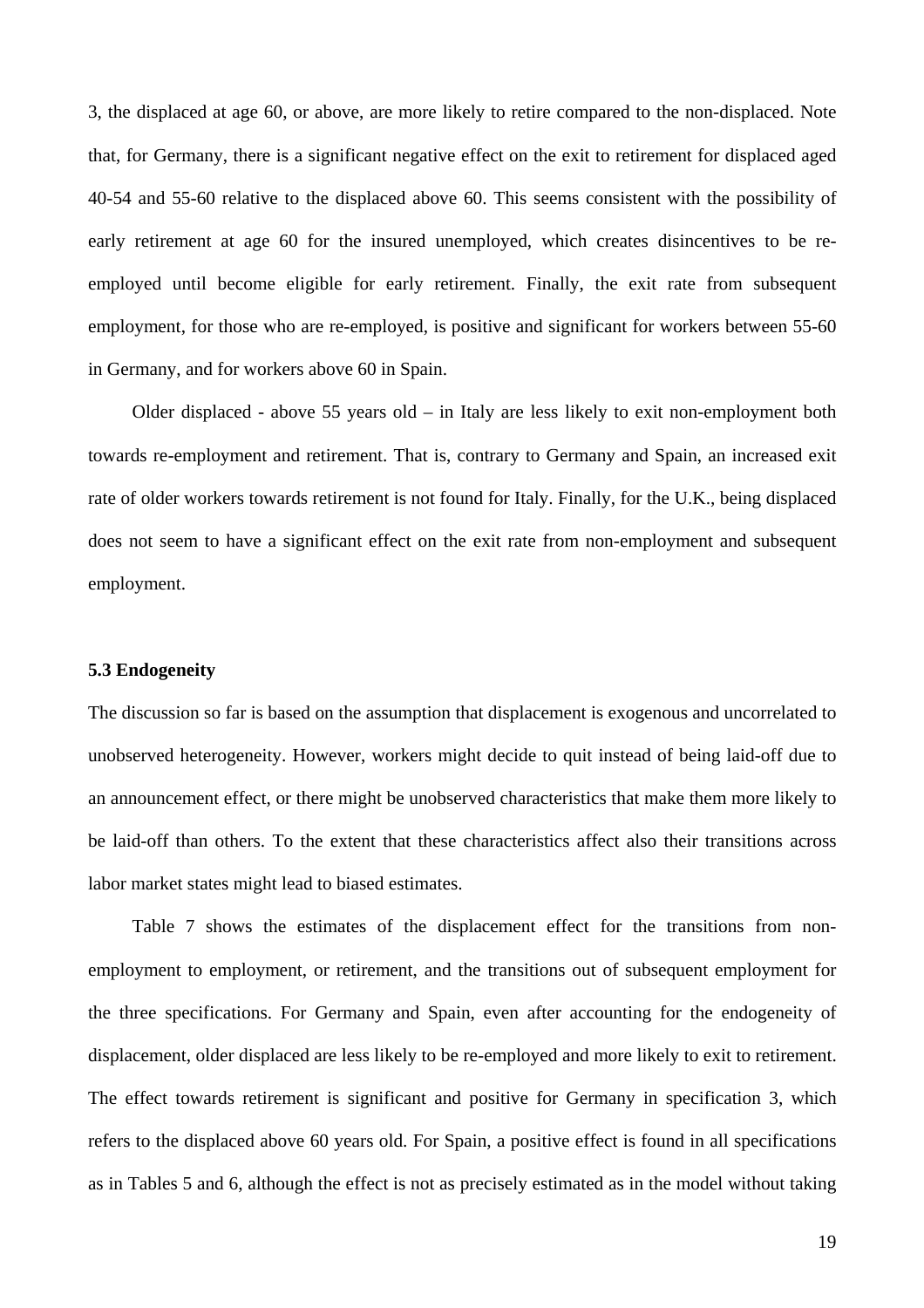into account the endogeneity of displacement. For Italy and the U.K., displaced workers do not differ in their likelihood to be re-employed compared to the non-displaced in specification 1. While for the U.K. these results are similar to the ones in Table 5, taking into account the endogeneity of displacement changes the negative and significant effect for Italy to a positive, but insignificant. As for the transitions to retirement, displaced workers in these two countries are less likely to exit to retirement.

# *[Table 7 about here]*

Overall, these results show that there are clearly two different patterns on the effect of displacement. In Germany and Spain, displaced workers exhibit lower re-employment and higher retirement rates compared to the non-displaced. To the contrary, in Italy and the U.K., the reemployment rates do not differ between the two groups of workers, but the displaced exhibit lower transitions rates towards retirement. These patterns suggest a role of the different institutions that prevail across countries, with the availability of unemployment related benefits (in Germany and Spain) offering a pathway to early withdrawal from the labor market, which coincides with longer unemployment spells.

The results in Table 7 show also differences in the effect of displacement on the transitions out of subsequent employment compared to the model in which displacement is assumed to be exogenous. In particular, in Italy and Spain, those displaced who are re-employed are significantly more likely to exit this post-displacement employment compared to the non-displaced. For Germany the opposite is observed, while for the U.K. the effect is not significantly different from zero. The distribution of unobserved heterogeneity shows for Italy and Spain, in particular, the presence of a group with a lower propensity to experience displacement and higher transitions into and out of employment.

Finally, Table 8 shows the transition specific coefficient estimates for the individual characteristics including the ones for the equation of the probability to be displaced. As expected, being young and educated increases the likelihood to be re-employed, while older workers are more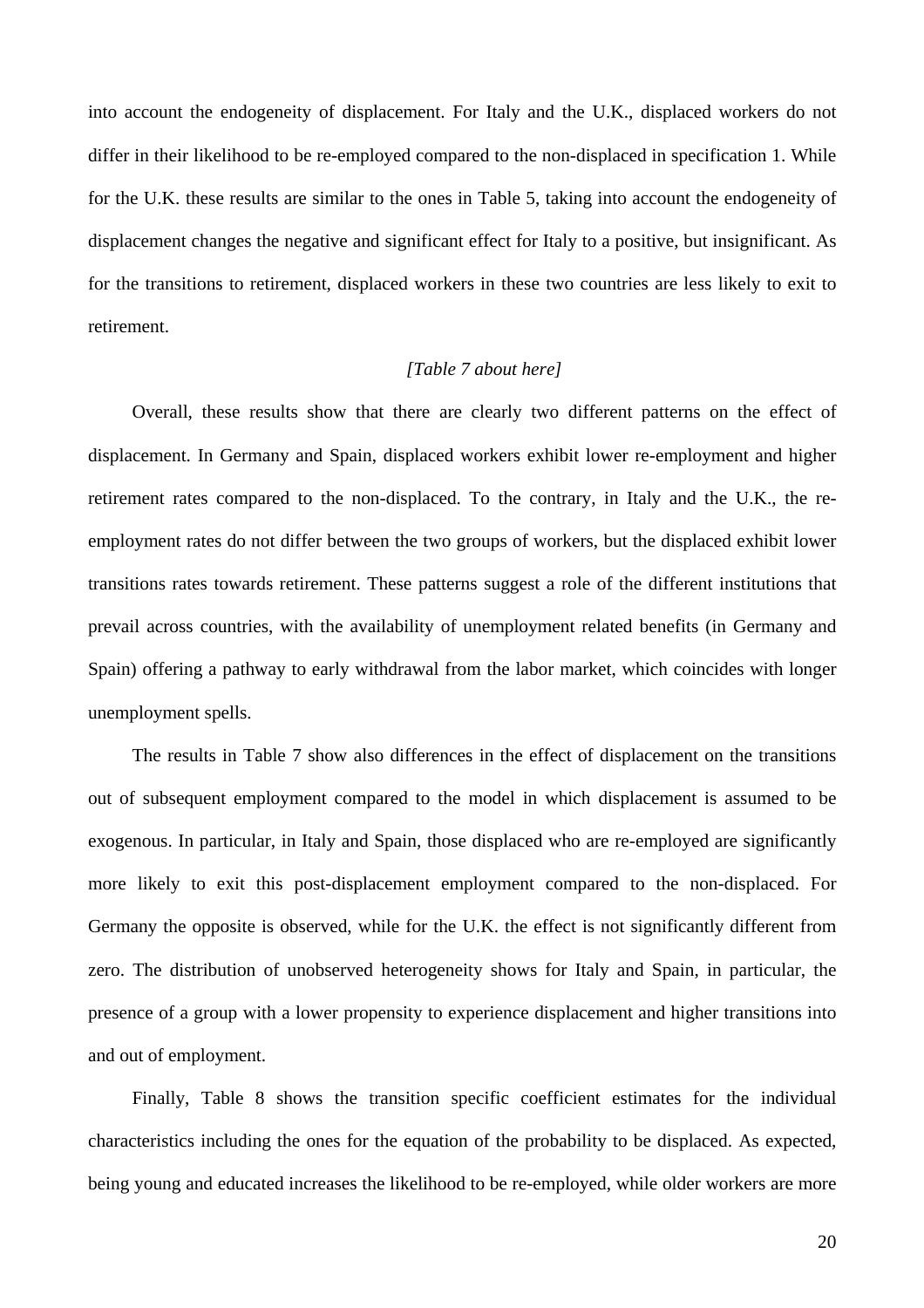likely to retire. Experiencing health problems appears to lower the chances of re-employment, while the number of children lowers the transitions to retirement. Younger workers in Spain are more likely to exhibit unstable employment patterns, which might be explained by the presence of fixed term contracts.

# *[Table 8 about here]*

#### **Conclusion**

The labor market situation of older workers has become extremely important in the recent years. Population ageing is expected to increase the share of older workers in the labor force, while displacement due to technological progress and restructuring of traditional industries affects disproportionately older workers. Despite these developments, very little is known on how job displacement might affect the work-retirement decision. This paper investigates the effect of job displacement, for workers aged 45-64 years old, on labor market transitions in Germany, Italy, Spain, and the U.K., based on individual data from the European Community Household Panel (ECHP, 1994-2001). To understand the factors and the incentives that determine the behavior of older workers, a multivariate competing-risks hazard model is estimated which considers the transitions out of non-employment to re-employment and to retirement. Explicitly modeling the transitions to retirement allows to distinguish among two competing explanations for the low reemployment rates of older displaced workers. That is, difficulties to be re-employed vs. the lack of incentives to be re-employed if unemployment can be used as a pathway to early retirement. The model also distinguishes between the short and long term effects of job loss by analyzing the transitions from the post-displacement employment state taking into account correlated unobserved heterogeneity and the endogeneity of displacement.

The results suggest that, in Germany and Spain, older displaced are less likely to be reemployed and more likely to retire relative to the non-displaced. In contrast, in Italy and the U.K. older displaced are less likely to retire. Institutional differences across countries might explain these findings. In particular, the relatively generous unemployment insurance for involuntary unemployed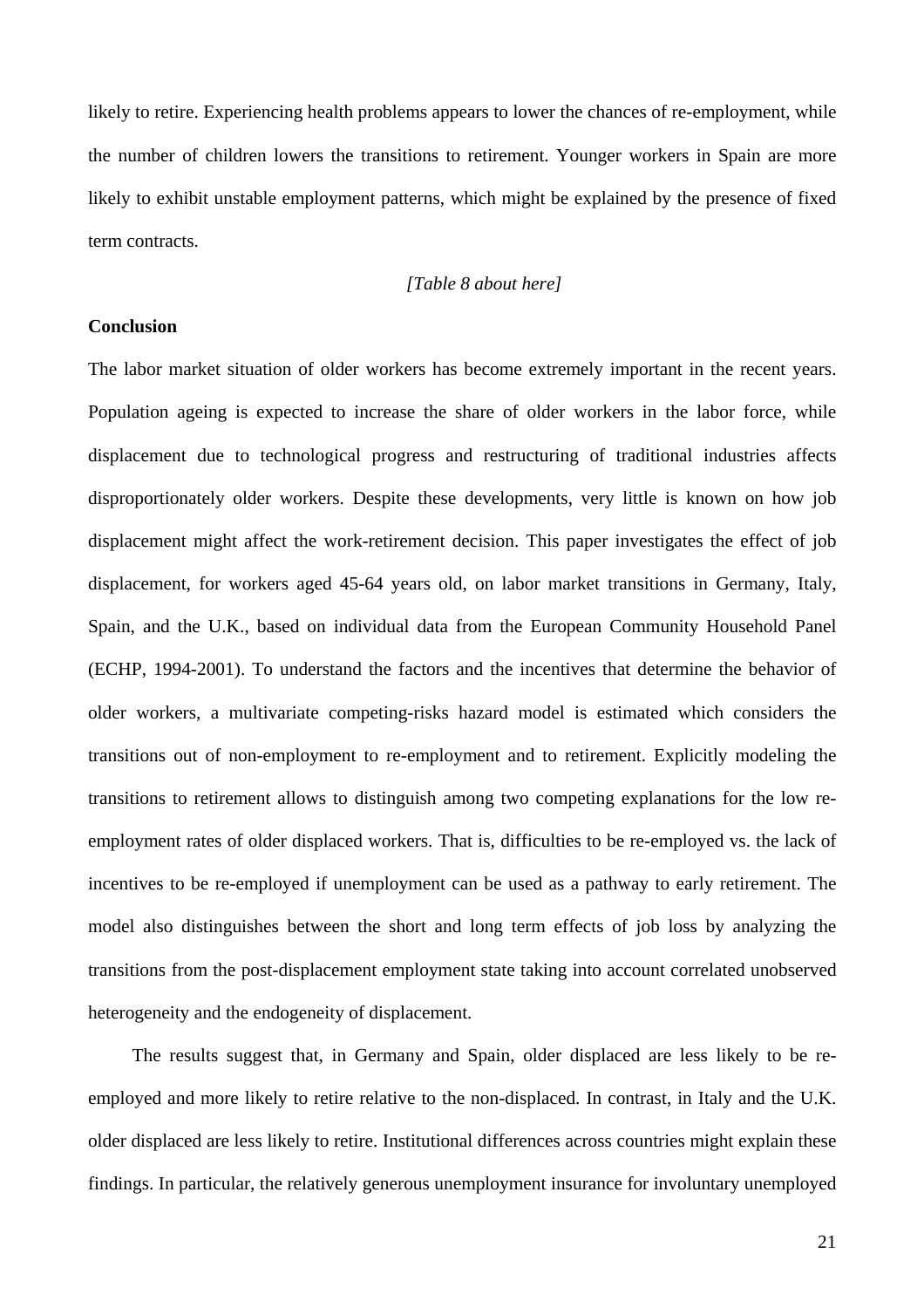in Germany and Spain, with the possibility to retire as early as 60 years old, might create incentives not to return to employment for those below age 60, and for an early withdrawal from the labor market for those above 60. In contrast, the lack of substantial unemployment insurance and of early retirement provisions for the displaced in countries such as, Italy and the U.K., seem not to create incentives for an early exit from the labor force. Instead, displaced workers return to employment faster than the non-displaced, although this effect is not statistically significant.

These findings have important policy implications for the necessary reforms as a response to the demographic changes that occur in European countries and the pressure they place on the social security systems. In particular, policies aiming at increasing the employment rates of older workers should take into account the role of job displacement and its interaction with institutions that might affect individual incentives. For instance, policies that enhance re-employment probabilities might be ineffective in a system with generous unemployment insurance, which might be used as a pathway to retirement.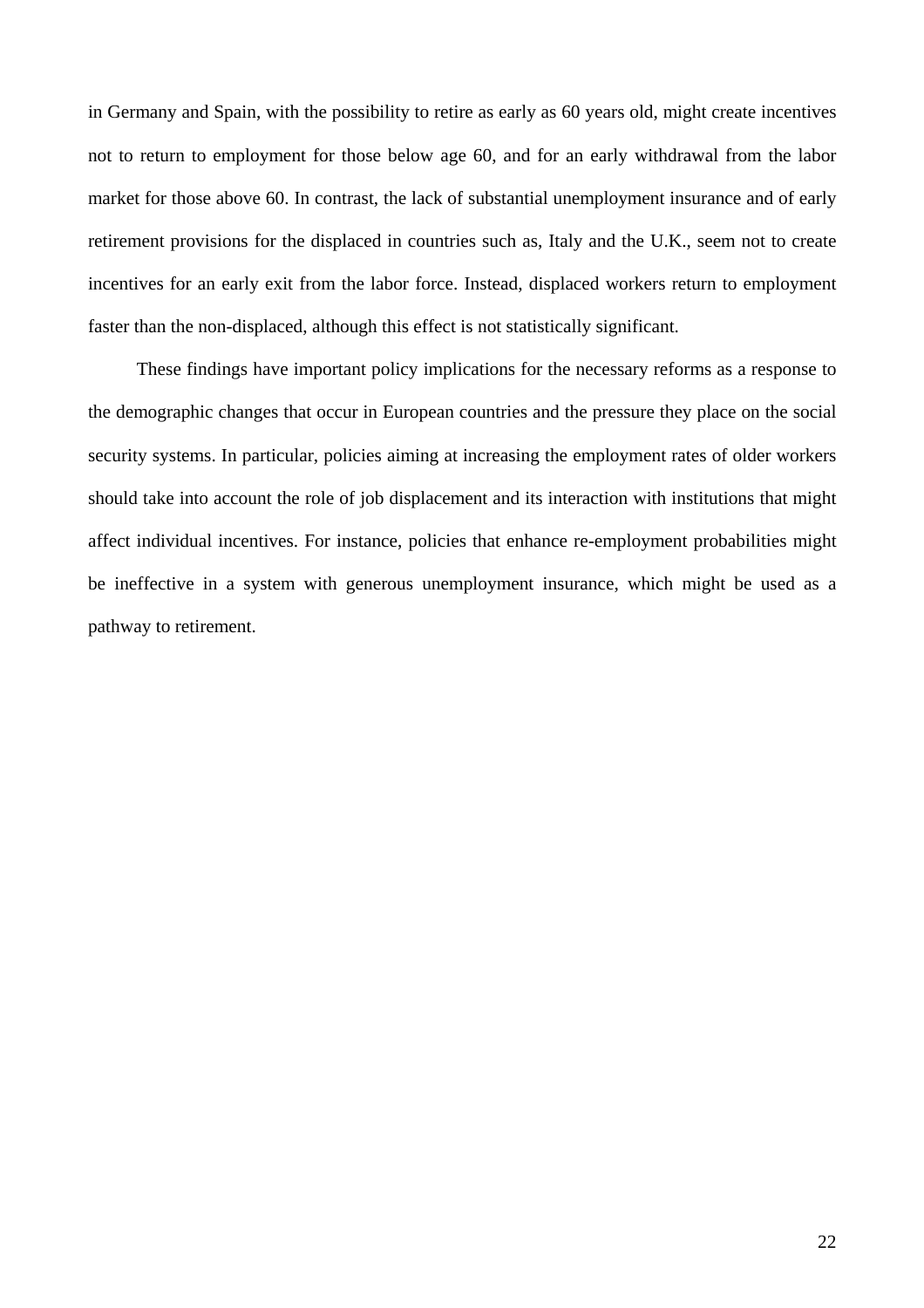# **References**

- Abbring, J.H. and G.J. van den Berg (2003): "The Nonparametric Identification of Treatment Effects in Duration Models." *Econometrica*, 71, pp. 1491-1517.
- Abbring, J.H. and G.J. van den Berg and J.C. van Ours (2005): "The Effect of Unemployment Insurance Sanctions on the Transition Rate from Unemployment to Employment." *Economic Journal*, 115, pp. 602-630.
- Blau, D.M. and R.T. Riphahn (1999): "Labor Force Transitions of Older Married Couples in Germany", *Labour Economics*, 6, pp. 229-251.
- Bonnal, L., D. Fougère, and A. Sérandon (1997): "Evaluating the Impact of French Employment Policies on Individual Labour Market Histories. " *Review of Economic Studies*, 64, pp. 683-713.
- Bover, O., M. Arellano and S. Bentolila (2002): "Unemployment Duration, Benefit Duration and the Business Cycle", *Economic Journal*, 112, pp. 223-265.
- Chan, S. and A.H. Stevens (1999): "Employment and Retirement Following a Late-Career Job Loss", *American Economic Review*, 89, pp. 211-216.
- Chan, S. and A.H. Stevens (2001): "Job Loss and Employment Patterns of Older Workers", *Journal of Labour Economics*, 19, pp. 484-521.
- Duval, R. (2003): "The Retirement Effects of Old-age Pension and Early Retirement Schemes in OECD Countries. " OECD Economics Department Working Paper 370, OECD.
- Farber, H.S., J. Haltiwagner, and K.G. Abraham (1997): "The Changing Face of Job Loss in the United States, 1981-1995", *Brookings Papers on Economic Activity, Microeconomics*, Vol. 1997 (1997), pp. 55-142.
- Farber, H.S. (2004): "Job Loss in the United States, 1981-2001", *Research in Labor Economics* 23 (2004), pp. 69-117.

Gruber, J. and D. Wise (1998): "Social Security and Retirement: An International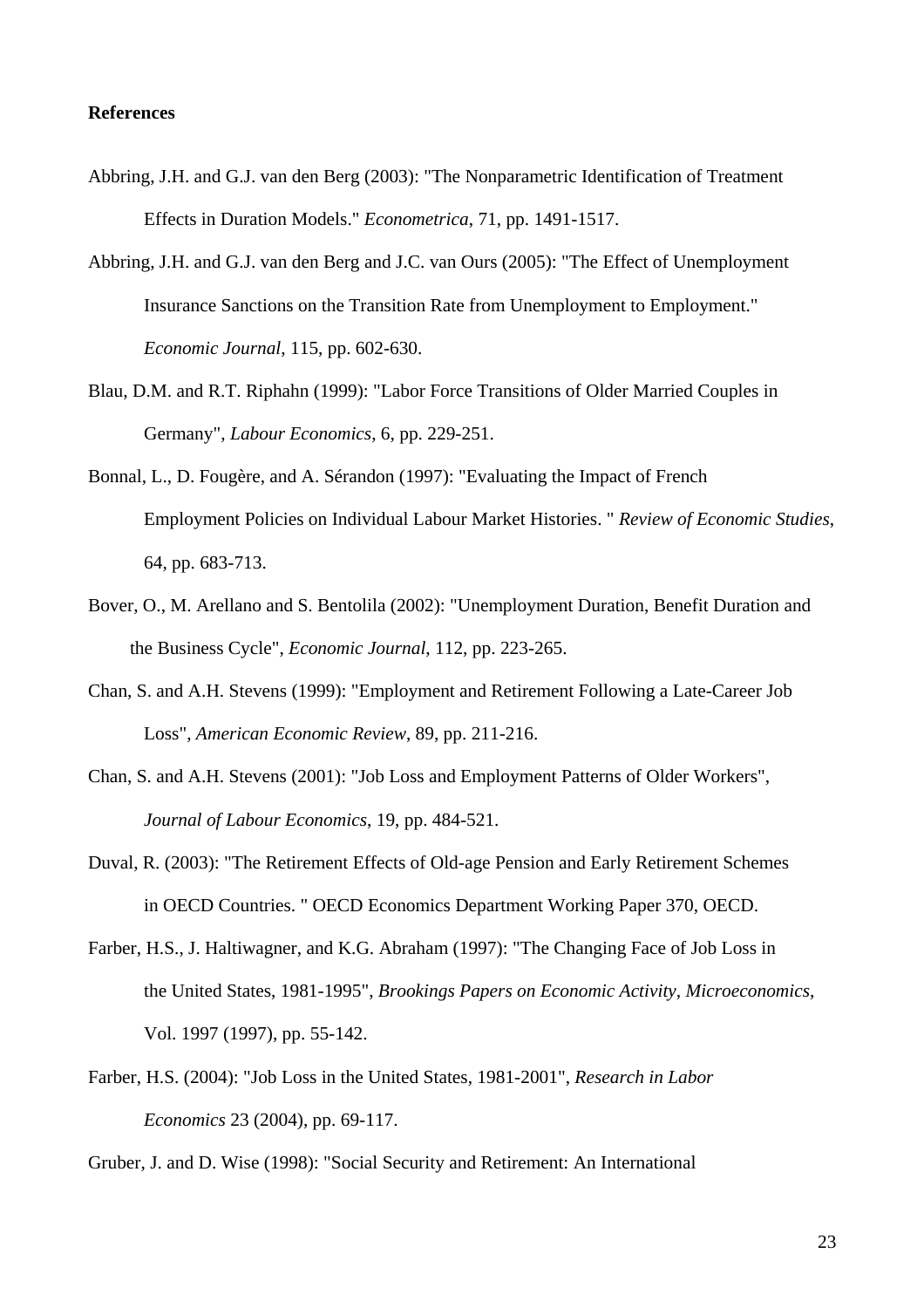Comparison. " *American Economic Review*, 88, 158-163.

- Ham, J.C. and R.J. Lalonde (1996): "The Effect of Sample Selection and Initial Conditions in Duration Models: Evidence from Experimental Data on Training." *Econometrica*, 64, pp. 175-205.
- Heckman, J.J. and B. Singer (1984): "A Method of Minimizing the Distributional Assumptions in Econometric Models for Duration Data." *Econometrica*, 52, pp. 271-320.
- Heckman, J.J. and B. Honore (1989): "The Identifiability of the Competing Risks Model", *Biometrika*, 76, pp. 325-330.
- Heyma A. and J.C. van Ours (2005). "How eligibility criteria and entitlement characteristics of unemployment benefits affect job finding rates of elderly workers." Mimeo
- Hunt, J. (1995): "The Effect of Unemployment Compensation on Unemployment Duration in Germany. " *Journal of Labor Economics*, 31, pp. 88-120.
- Hurd, M. (1996): "The Effect of Labor Market Rigidities on the Labor Force Behavior of Older Workers", in Advances in the Economics of Aging, David A. Wise (ed), pp. 11-58, The University of Chicago Press.
- Ichino, A., G. Schwerdt, R. Winter-Ebmer, and J. Zweimüller: (2006): "Too Old to Work, Too Young to Retire?" mimeo, <http://www.iue.it/Personal/Ichino/>
- Jacobson, L.S., R.J. LaLonde and D.G. Sullivan (1993) "Earnings Losses of Displaced Workers", *American Economic Review*, 83, pp. 685-709.
- Kletzer, L.G. (1998): "Job Displacement", *The Journal of Economic Perspectives*, 12, pp. 115-136.
- Kuhn, P. J. (Ed.) (2002): "Losing Work, Moving on: International Perspectives on Worker Displacement", W.E. Upjohn Institute of Employment Research, Kalamazoo, Michigan.
- Kyyrä T. and R.A. Wilke (2007). "Reduction in the Long-Term Unemployment of the Elderly: A Success Story from Finland." *Journal of the European Economic Association*, 5, pp. 154-182.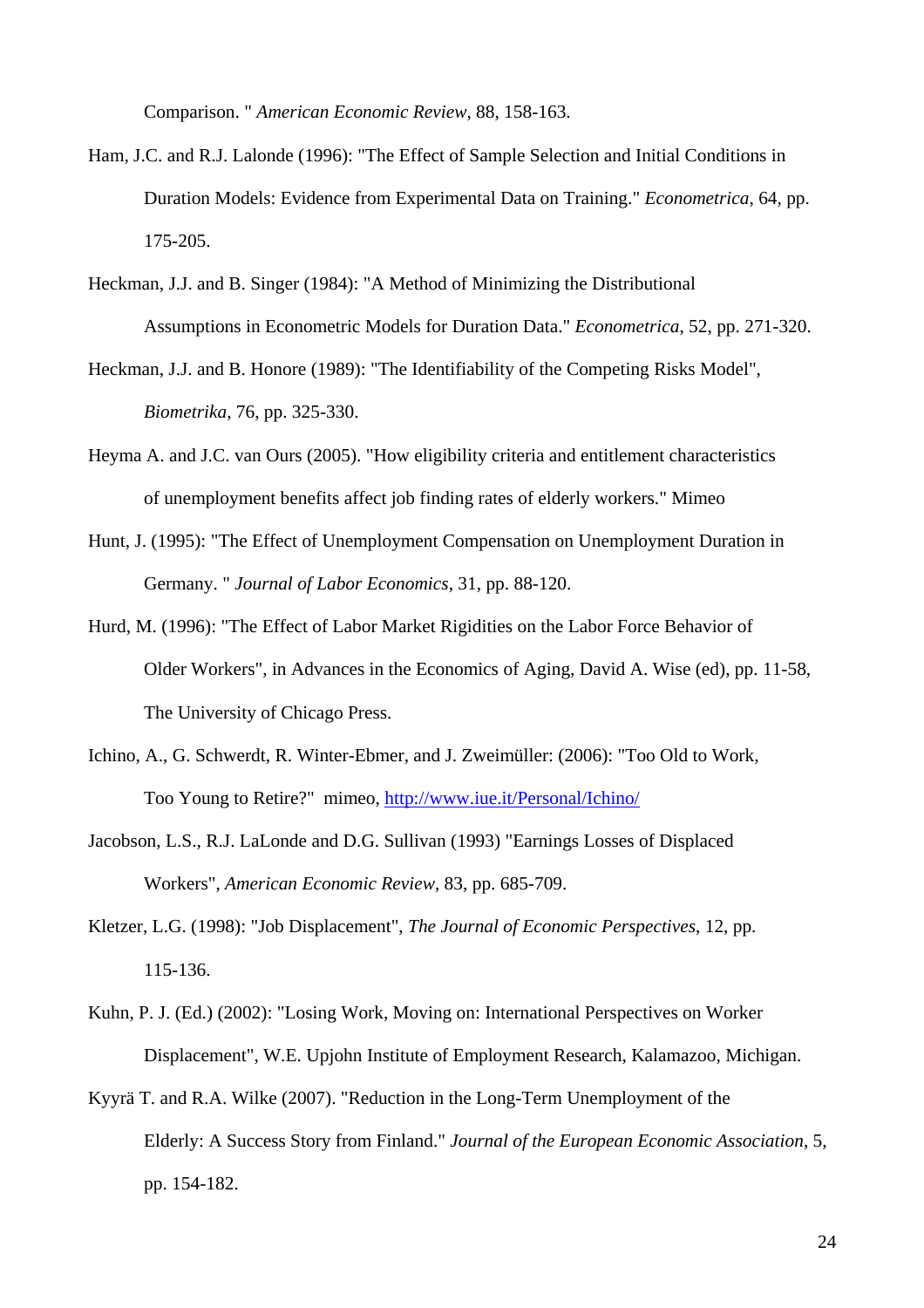- Lalive, R. (2006): "How do Extended Benefits affect Unemployment Duration? A Regression Discontinuity Approach." IZA Discussion Papers No. 2200.
- Lalive, R. and J. Zweimüller (2004): "Benefit Entitlement and Unemployment Duration: The Role of Policy Endogeneity." *Journal of Public Economics*, 88, pp. 2587-2616.
- Meghir, C. and E. Whitehouse (1997): "Labour Market Transitions and Retirement of Men in the UK." *Journal of Econometrics*, 79, pp. 327-354.
- MISSOC (1994): "Social Protection in the Member States of the European Union", 1994 to 1997 editions, European Commission, Directorate-General for Employment Industrial Relations and Social Affairs.
- OECD (1998). "Work-force Ageing in OECD Countries." chapter IV, *OECD Economic Outlook*
- Pfann, G.A. and D.S. Hamermesh (2001): "Two-Sided Learning, Labor Turnover and Worker Displacement", IZA Discussion Paper No. 308.
- Ruhm, C. (1991): "Are Workers Permanently Scarred by Job Displacement?", *American Economic Review*, 81, 319-324.
- Stevens, A.H. (1997): "Persistent Effects of Job Displacement: The Importance of Multiple Job Losses", *Journal of Labor Economics*, 15, 165-188.
- Van den Berg, G.J. (2001): "Duration Models: Specification, Identification, and Multiple Durations." In *Handbook of Econometrics, Volume V*, ed. By J.J. Heckman and E. Leamer. Amsterdam: North Holland.
- Van den Berg, G.J., B. van der Klaauw, and J.C. van Ours (2004): "Punitive Sanctions and the Transition Rate from Welfare to Work." *Journal of Labor Economics*, 22, pp. 211-241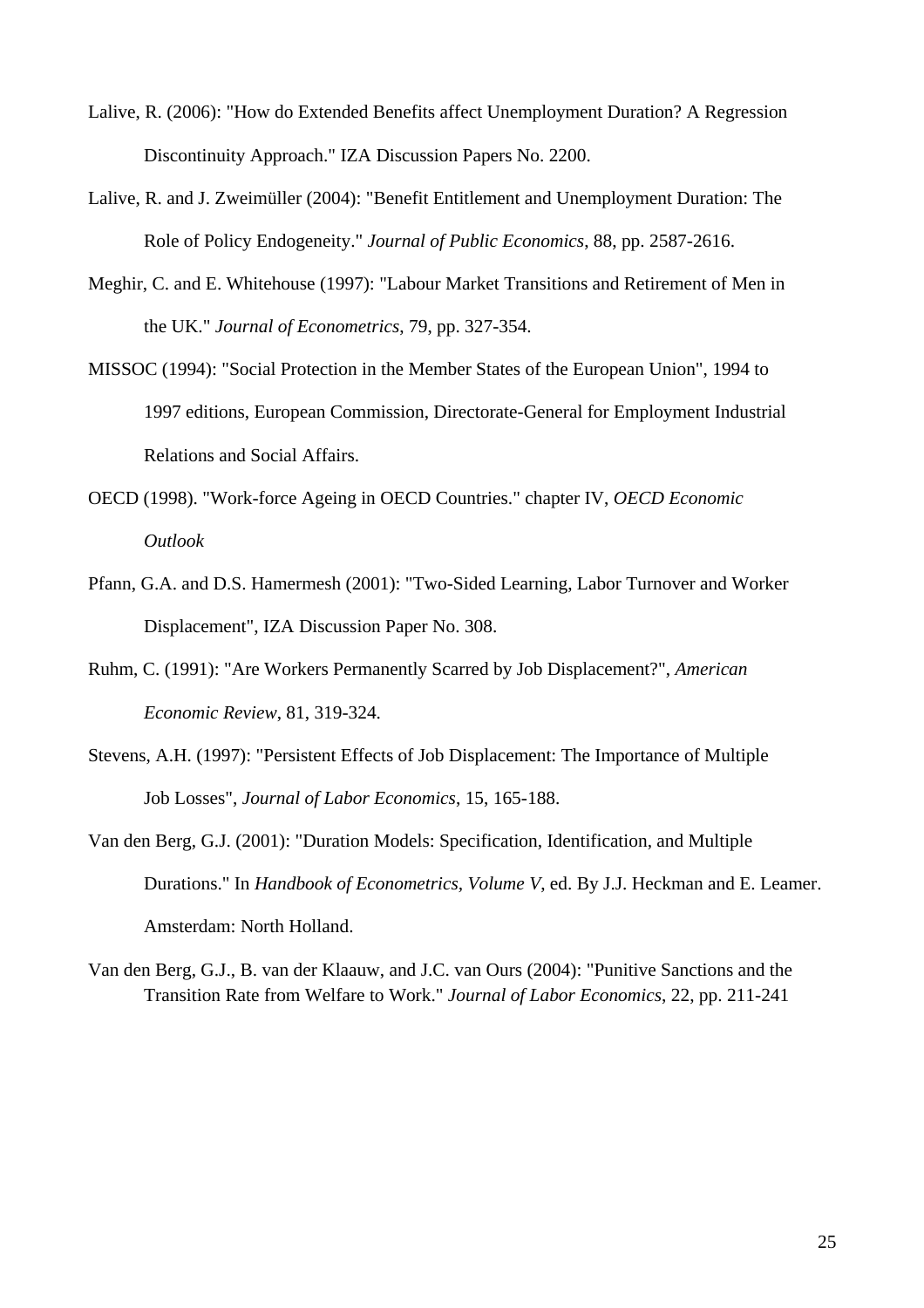

Figure 1. Fraction re-employed by displacement status (all ages).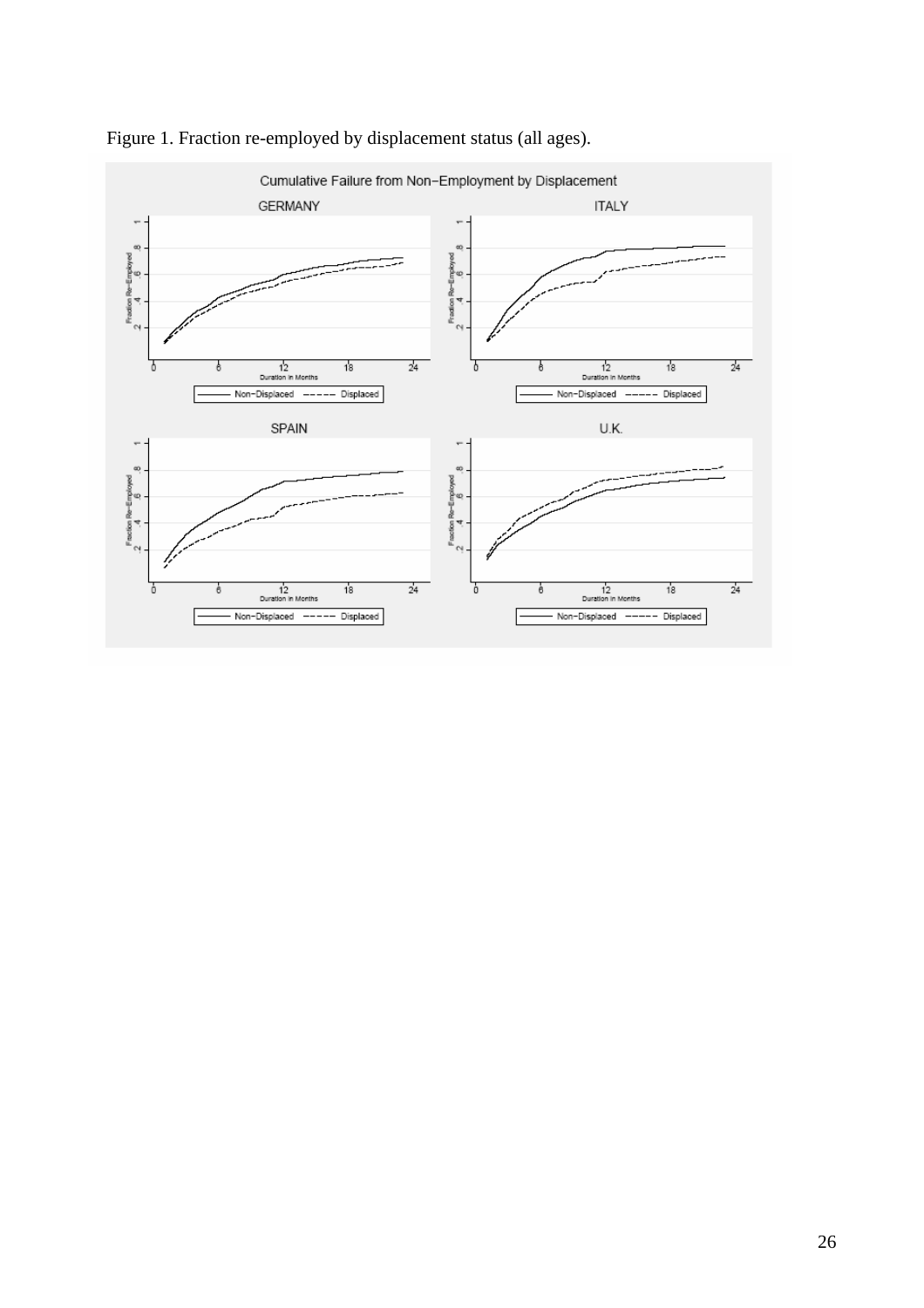

Figure 2. Fraction re-employed for the displaced by age groups.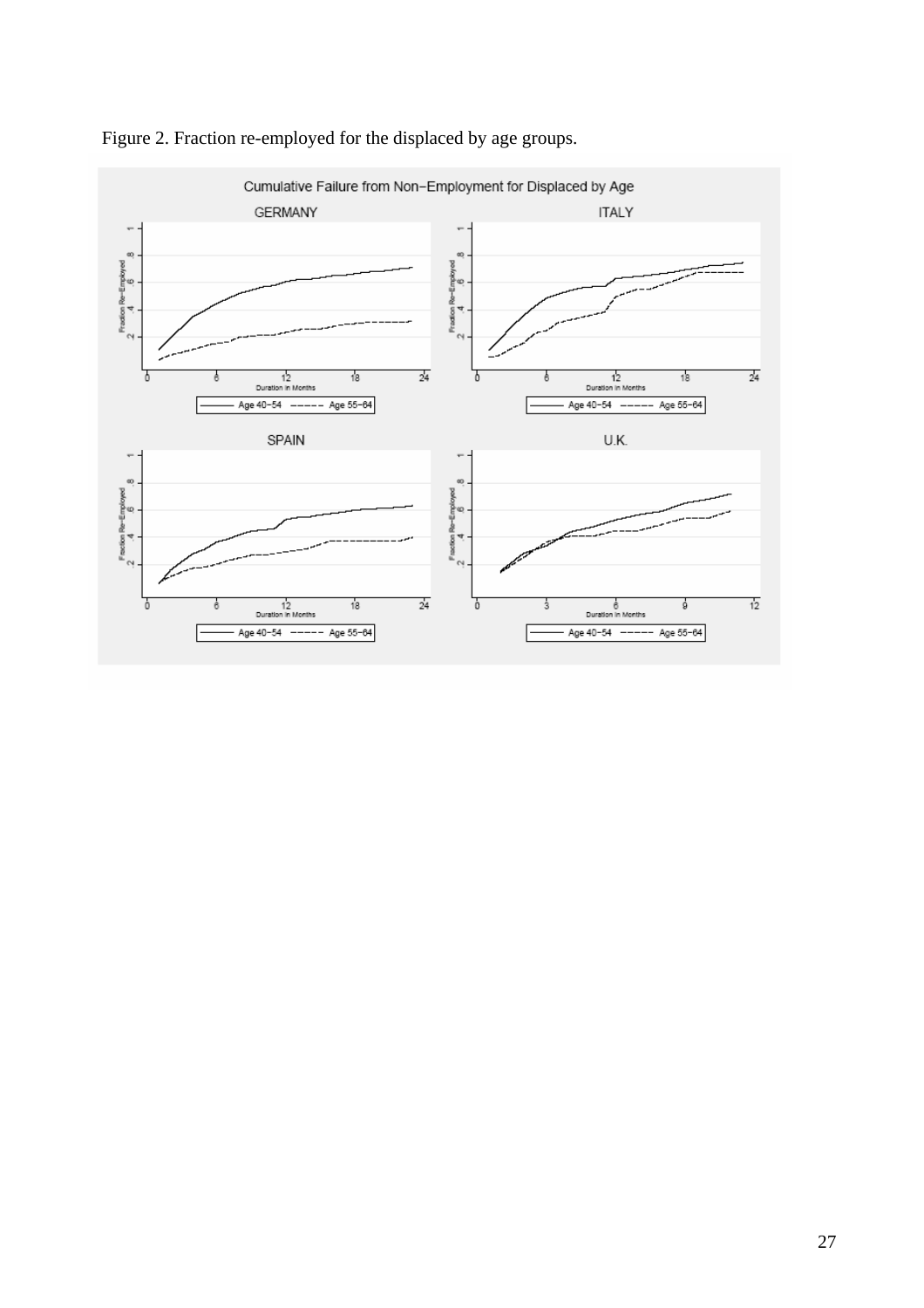

Figure 3. Fraction re-entering into non-employment by displacement status.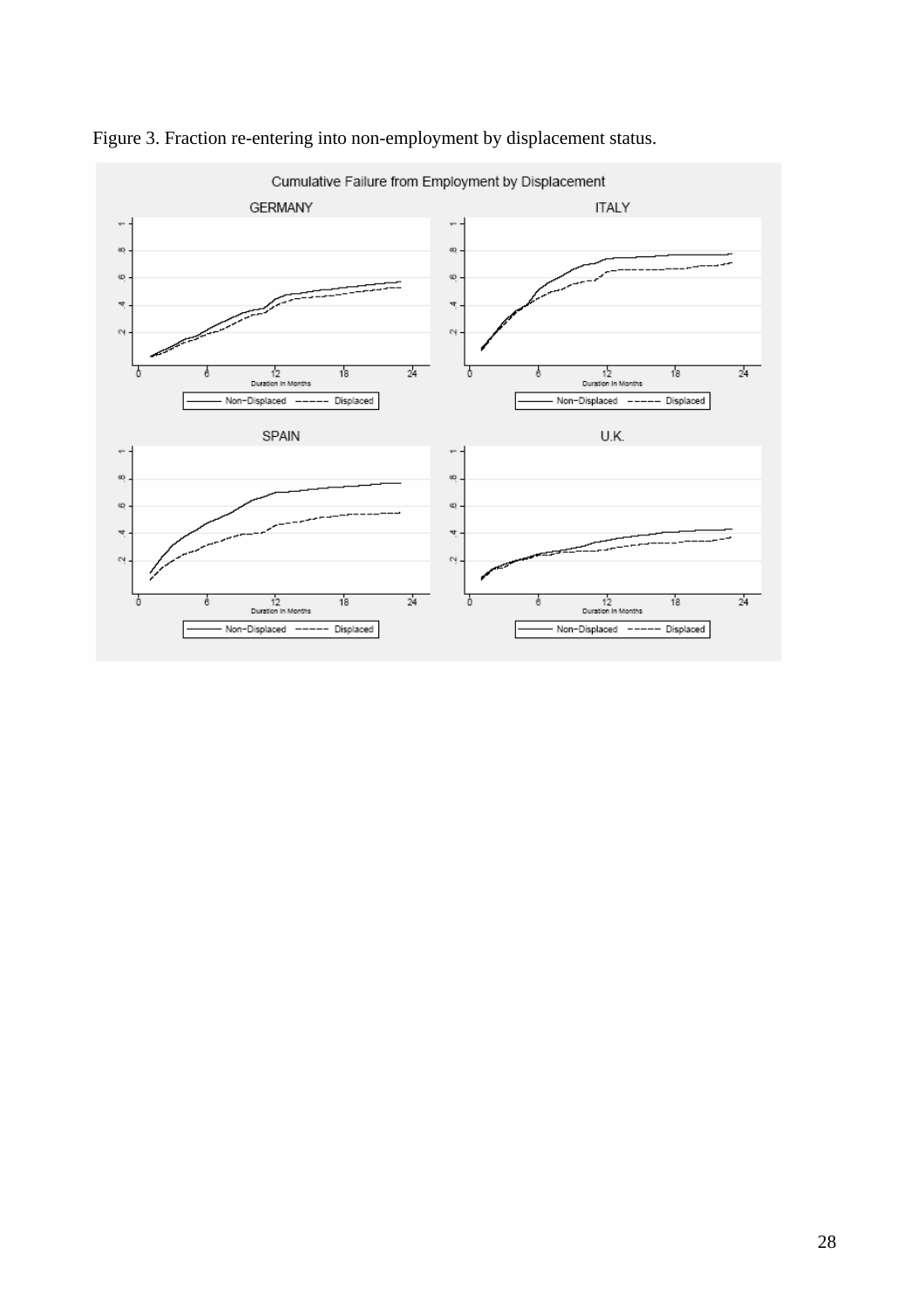Table 1. Sample statistics.

|                                                                                                  | Germany | Italy | Spain | UK             |
|--------------------------------------------------------------------------------------------------|---------|-------|-------|----------------|
| Number of Individuals                                                                            | 15710   | 21892 | 22341 | 12646          |
| Number of Individuals who are Non-Employed<br>at Least Once                                      | 6172    | 10439 | 12522 | 4934           |
| Number of Individuals with at Least One Flow<br>into Non-Employment from Employment (aged 45-64) | 709     | 379   | 642   | 450            |
| Number of Spells                                                                                 | 1315    | 1154  | 1801  | 781            |
| Number of Spells Without Missing<br><b>Information on Observed Characteristics</b>               | 1309    | 1070  | 1789  | 762            |
| Number of Spells Without Missing Information<br>on Displacement                                  | 1064    | 765   | 1561  | 717<br>Source: |

ECHP (1994-2001), own calculations.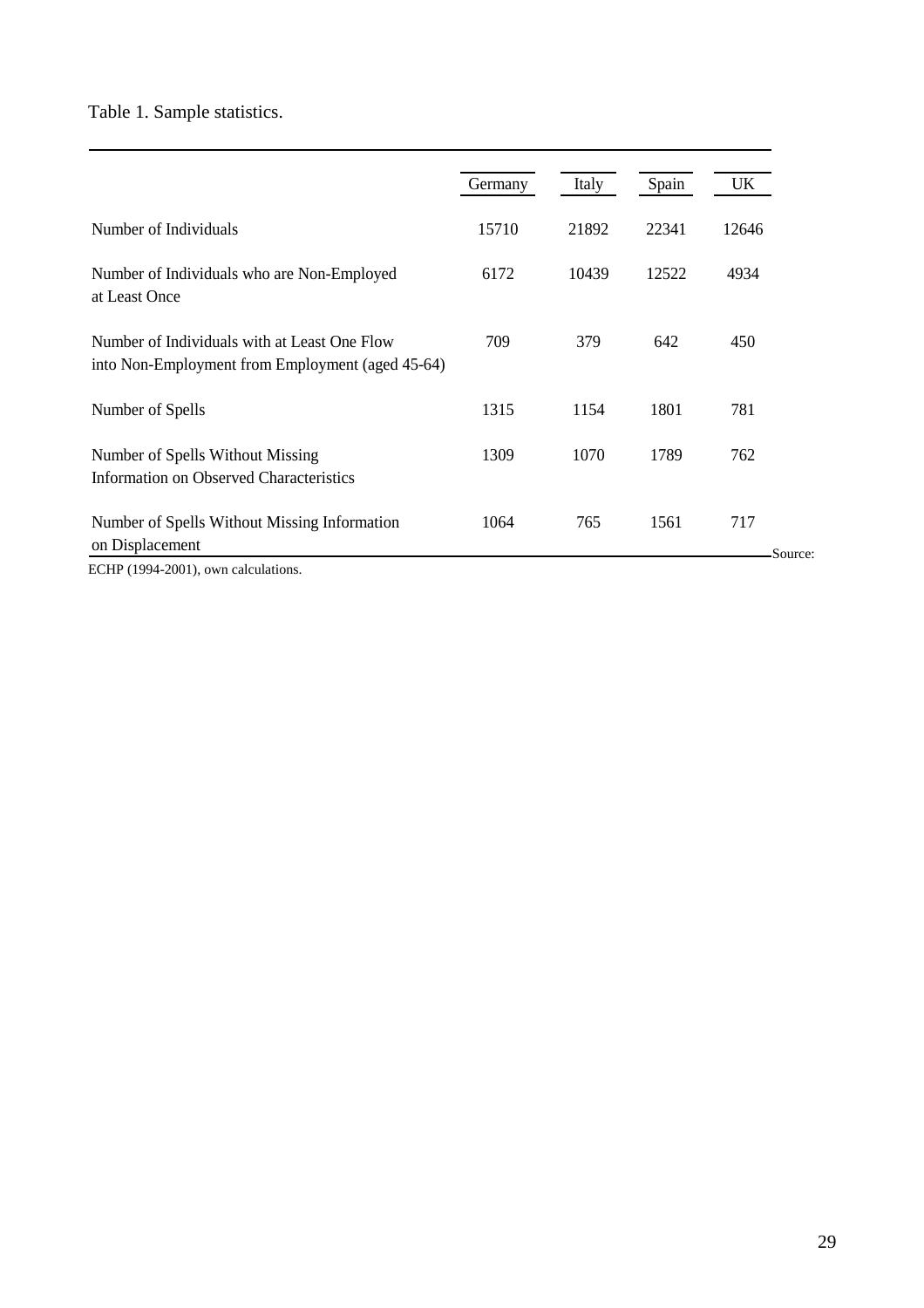|             |             | Non-Employment |         |         | Subsequent Employment |
|-------------|-------------|----------------|---------|---------|-----------------------|
|             | $NE$ to $E$ | $NE$ to $R$    | Cens    | E to NE | Cens                  |
| Germany     |             |                |         |         |                       |
| N           | 548         | 219            | 297     | 318     | 230                   |
| %           | (51.50)     | (20.58)        | (27.91) | (58.03) | (41.97)               |
| Italy       |             |                |         |         |                       |
| N           | 523         | 58             | 184     | 390     | 133                   |
| %           | (68.37)     | (7.58)         | (24.05) | (74.57) | (25.43)               |
| Spain       |             |                |         |         |                       |
| ${\bf N}$   | 1034        | 106            | 421     | 780     | 254                   |
| %           | (66.24)     | (6.79)         | (26.97) | (75.44) | (24.56)               |
| UK          |             |                |         |         |                       |
| $\mathbf N$ | 468         | 52             | 197     | 214     | 254                   |
| %           | (65.27)     | (7.25)         | (27.48) | (45.73) | (54.27)               |

Table 2. Transitions into and out of non-employment in the sample.

Source: ECHP (1994-2001), own calculations. NE denotes non-employment, E-Employment, R-Retirement, and Cens refers to right-censored spells.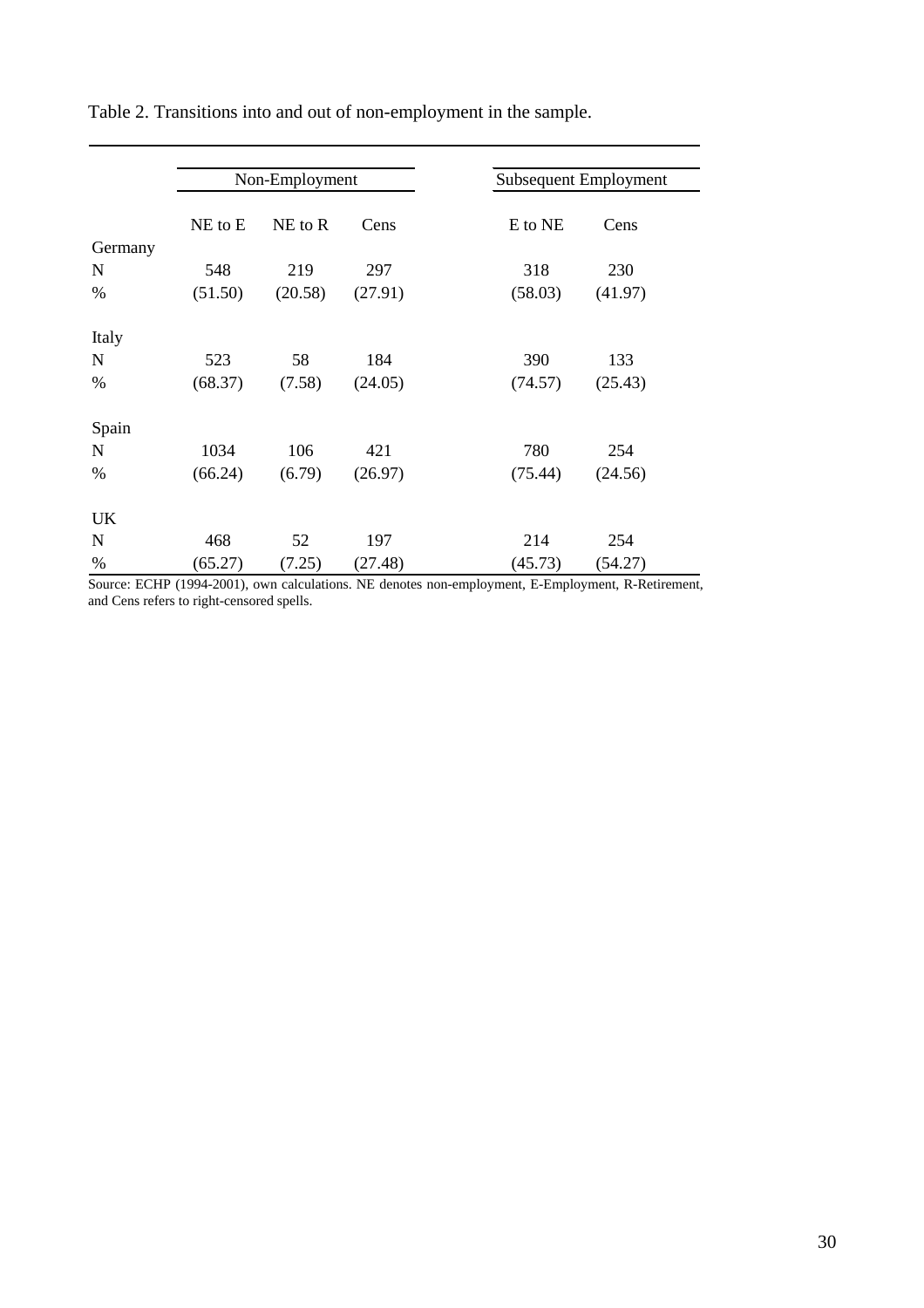|                         | Germany |                   | Italy |                   | Spain |                   | UK    |                   |
|-------------------------|---------|-------------------|-------|-------------------|-------|-------------------|-------|-------------------|
|                         |         | Displ. Non-Displ. |       | Displ. Non-Displ. |       | Displ. Non-Displ. |       | Displ. Non-Displ. |
| <b>High Education</b>   | 0.208   | 0.240             | 0.004 | 0.015             | 0.126 | 0.049             | 0.285 | 0.288             |
| <b>Medium Education</b> | 0.534   | 0.553             | 0.162 | 0.123             | 0.126 | 0.045             | 0.115 | 0.080             |
| Low Education           | 0.258   | 0.207             | 0.834 | 0.862             | 0.748 | 0.906             | 0.600 | 0.632             |
| Age                     | 52.66   | 52.55             | 51.34 | 51.85             | 53.25 | 52.10             | 51.57 | 52.10             |
| Married                 | 0.837   | 0.824             | 0.855 | 0.898             | 0.832 | 0.839             | 0.731 | 0.770             |
| Number of Kids          | 0.306   | 0.229             | 0.472 | 0.422             | 0.436 | 0.536             | 0.377 | 0.354             |
| <b>Bad Health</b>       | 0.250   | 0.220             | 0.093 | 0.096             | 0.085 | 0.146             | 0.154 | 0.152             |
| Home Owner              | 0.461   | 0.460             | 0.663 | 0.747             | 0.883 | 0.882             | 0.792 | 0.782             |
| Number of Spells        | 523     | 541               | 235   | 530               | 293   | 1268              | 130   | 587               |

Table 3. Means of individual characteristics for displaced and non-displaced workers.

Source: ECHP (1994-2001), own calculations.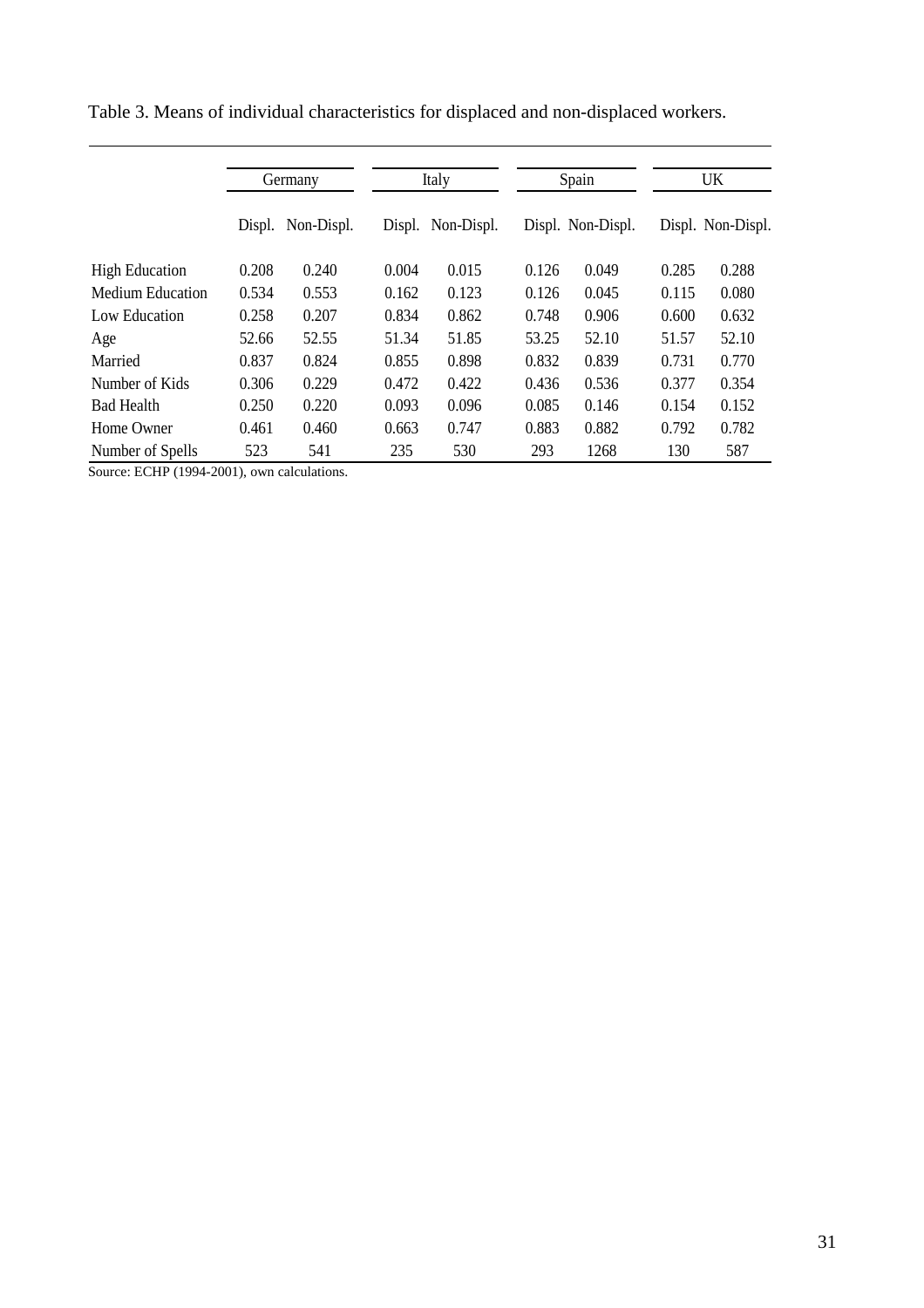|                                          | Germany          | Italy            | Spain            | UK               |  |
|------------------------------------------|------------------|------------------|------------------|------------------|--|
|                                          | Coef.<br>s.e.    | Coef.<br>s.e.    | Coef.<br>s.e.    | Coef.<br>s.e.    |  |
| Specification 1                          |                  |                  |                  |                  |  |
| From Non-Employment to Employment        |                  |                  |                  |                  |  |
| Displaced                                | $-0.192$ $0.088$ | $-0.364$ $0.100$ | $-0.664$ 0.093   | 0.126 0.118      |  |
| <b>From Non-Employment to Retirement</b> |                  |                  |                  |                  |  |
| Displaced                                | $-0.067$ $0.147$ | $-0.627$ $0.310$ | 0.716 0.229      | $-0.573$ 0.483   |  |
| Out of Employment                        |                  |                  |                  |                  |  |
| Displaced                                | $-0.100$ $0.087$ | $-0.088$ 0.083   | $-0.126$ 0.083   | $-0.060$ $0.140$ |  |
| <b>Duration Dependence</b>               |                  |                  |                  |                  |  |
| $\lambda^e$ <sub>ne6--12</sub>           | $-0.719$ $0.114$ | $-0.405$ $0.110$ | $-0.120$ $0.072$ | $-0.417$ $0.115$ |  |
| $\lambda^e_{ne13-24}$                    | $-1.166$ 0.133   | $-1.323$ 0.170   | $-1.339$ $0.121$ | $-1.280$ 0.165   |  |
| $\lambda_{\text{ne25-}}^e$               | $-1.889$ 0.188   | $-2.384$ 0.258   | $-1.814$ $0.150$ | $-2.181$ 0.220   |  |
| $\lambda_{\text{ne}6-12}^{\text{r}}$     | 0.941 0.229      | 0.719 0.327      | 1.030 0.281      | 0.729 0.310      |  |
| $\lambda_{\text{ne}13-24}^{\text{r}}$    | 0.998 0.225      | $-0.007$ 0.479   | 0.892 0.296      | $-0.248$ 0.425   |  |
| $\lambda_{\text{ne25-}}^{\text{r}}$      | 1.619 0.220      | 0.916 0.384      | 1.198 0.322      | $-2.049$ 0.750   |  |
| $\lambda_{e6-12}$                        | 0.730 0.095      | 0.447 0.084      | $-0.219$ $0.067$ | $-0.420$ $0.134$ |  |
| $\lambda_{e13-24}$                       | 0.267 0.122      | $-0.585$ $0.191$ | $-0.830$ $0.106$ | $-0.560$ $0.148$ |  |
| $\lambda_{e25}$                          | 0.042 0.143      | $-0.597$ $0.248$ | $-0.629$ $0.131$ | $-0.340$ $0.144$ |  |
| log L                                    | $-10,627.71$     | $-12,361.44$     | $-24,374.05$     | $-6,594.84$      |  |

Table 4. Hazard estimates for the effect of displacement without unobserved heterogeneity.

Notes: The model distinguishes between transition from non-employment to employment, or retirement, and transitions out of subsequent employment for those re-employed. Estimations are performed separately by country. Apart from the dummy for being displaced, other controls include dummies for age, education, marital status, number of children, health status, home ownership, non-labor income, gender, regional unemployment rate and year dummies. Duration dependence is captured by group duration dummies with duration from 1 to 6 months being the reference group.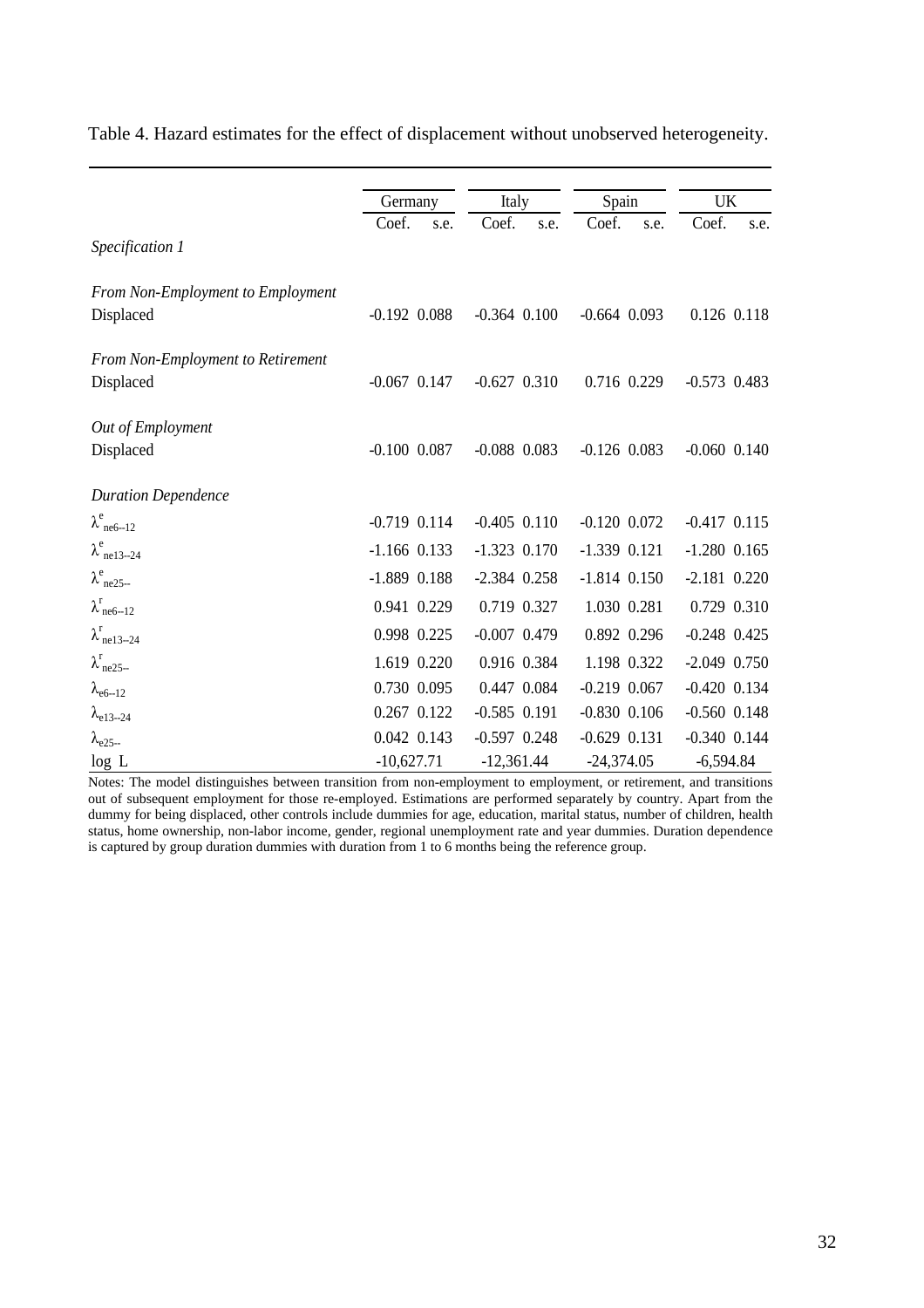|                                                       |                  |                  |                  | <b>UK</b>        |  |
|-------------------------------------------------------|------------------|------------------|------------------|------------------|--|
|                                                       | Germany          | Italy            | Spain            |                  |  |
| Specification 1                                       | Coef.<br>s.e.    | Coef.<br>s.e.    | Coef.<br>s.e.    | Coef.<br>s.e.    |  |
| From Non-Employment to Employment<br>Displaced        | $-0.193$ 0.089   | $-0.372$ $0.108$ | $-0.640$ $0.097$ | 0.135 0.119      |  |
|                                                       |                  |                  |                  |                  |  |
| <b>From Non-Employment to Retirement</b><br>Displaced | $-0.068$ $0.147$ | $-0.567$ 0.328   | 0.668 0.237      | $-0.574$ 0.484   |  |
| Out of Employment                                     |                  |                  |                  |                  |  |
| Displaced                                             | $-0.149$ 0.099   | $-0.148$ 0.100   | $-0.087$ 0.104   | $-0.022$ 0.153   |  |
| <b>Duration Dependence</b>                            |                  |                  |                  |                  |  |
| $\lambda^e_{ne6-12}$                                  | $-0.715$ 0.114   | $-0.273$ 0.117   | $-0.061$ $0.075$ | $-0.355$ 0.095   |  |
| $\lambda^e_{ne13-24}$                                 | $-1.160$ 0.133   | $-1.098$ 0.185   | $-1.223$ 0.126   | $-0.409$ $0.116$ |  |
| $\lambda^e$ <sub>ne25</sub>                           | $-1.874$ 0.189   | $-2.050$ $0.284$ | $-1.658$ 0.158   | $-1.264$ 0.166   |  |
| $\lambda_{\text{ne6-12}}^{\text{r}}$                  | 0.942 0.230      | 0.565 0.331      | 1.018 0.281      | 0.734 0.311      |  |
| $\lambda_{\text{nel3--24}}^{\text{r}}$                | 1.002 0.225      | $-0.229$ 0.485   | 0.872 0.297      | $-0.240$ $0.427$ |  |
| $\lambda_{\text{ne25-}}^{\text{r}}$                   | 1.624 0.221      | 0.624 0.401      | 1.158 0.328      | $-2.034$ 0.749   |  |
| $\lambda_{e6-12}$                                     | 1.068 0.100      | 0.795 0.099      | 0.319 0.084      | 0.127 0.149      |  |
| $\lambda_{e13-24}$                                    | 1.841 0.183      | 0.013 0.219      | $-0.115$ $0.128$ | 0.447 0.180      |  |
| $\lambda_{e25}$                                       | 2.141 0.230      | 0.275 0.273      | 0.154 0.153      | 1.017 0.202      |  |
| Unobserved Heterogeneity                              |                  |                  |                  |                  |  |
| $\epsilon_{\text{ne1}}^e$                             | $-3.633$ 0.384   | $-3.442$ 0.343   | $-3.335$ 0.228   | $-2.155$ 0.223   |  |
| $\epsilon^e_{ne2}$                                    | 0.228 0.200      | 0.982 0.167      | 0.641 0.116      | 0.262 0.203      |  |
| $\epsilon_{\text{nel}}^{\text{r}}$                    | $-4.541$ 0.501   | $-3.087$ $0.841$ | $-5.856$ 0.696   | -4.766 0.969     |  |
| $\epsilon_{\text{ne2}}^{\text{r}}$                    | 0.086 0.307      | $-1.406$ 0.586   | $-0.921$ $0.553$ | 0.173 0.888      |  |
| $\epsilon_{\rm e1}$                                   | $-3.739$ 0.354   | $-3.622$ 0.320   | $-2.754$ 0.207   | $-2.266$ 0.372   |  |
| $\epsilon_{\rm e2}$                                   | 2.392 0.181      | 1.194 0.126      | 1.310 0.078      | 2.083 0.167      |  |
| p1                                                    | 0.313            | 0.529            | 0.709            | 0.421            |  |
| log L                                                 | $-10,473.84$     | $-12,244.39$     | $-24,029.94$     | $-6,515.60$      |  |

Notes: The model distinguishes between transition from non-employment to employment, or retirement, and transitions out of subsequent employment for those re-employed. Estimations are performed separately by country. The distribution of unobserved heterogeneity is assumed to be discrete with each transition specific factor having two points of support. In the estimation with unrestricted correlation the results suggested perfect correlation, so one probability is estimated. Apart from the dummy for being displaced, other controls include dummies for age, education, marital status, number of children, health status, home ownership, non-labor income, gender, regional unemployment rate and year dummies. Duration dependence is captured by group duration dummies with duration from 1 to 6 months being the reference group.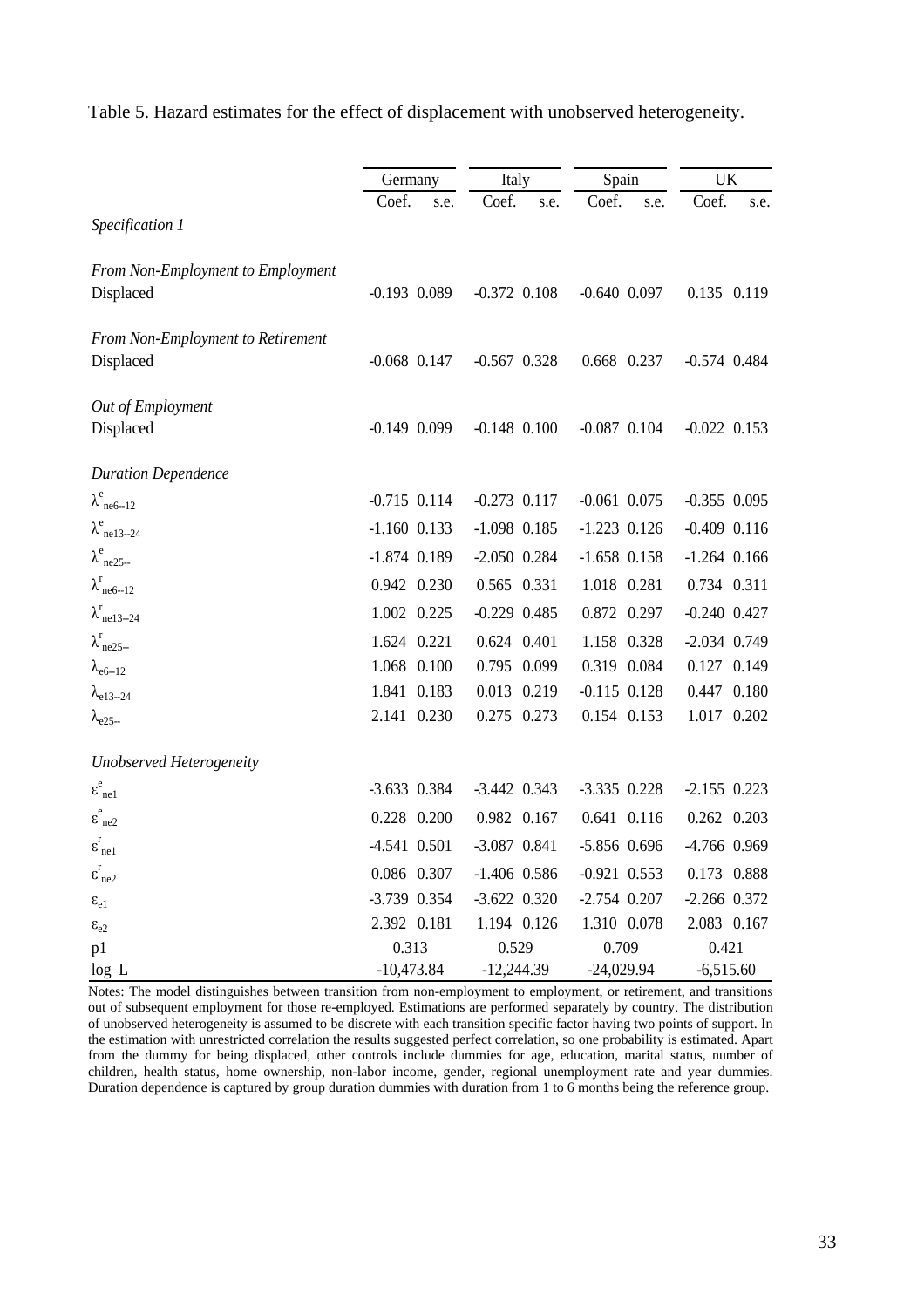|                                   | Germany          | Italy            | Spain            | <b>UK</b>        |
|-----------------------------------|------------------|------------------|------------------|------------------|
|                                   | Coef.<br>s.e.    | Coef.<br>s.e.    | Coef.<br>s.e.    | Coef.<br>s.e.    |
| Specification 2                   |                  |                  |                  |                  |
| From Non-Employment to Employment |                  |                  |                  |                  |
| Displaced                         | $-0.587$ 0.205   | $-0.434$ $0.216$ | $-0.889$ 0.197   | $-0.215$ 0.329   |
| Displaced*(Age 45-54)             | 0.478 0.226      | 0.142 0.244      | 0.333 0.222      | 0.399 0.354      |
| From Non-Employment to Retirement |                  |                  |                  |                  |
| Displaced                         | $-0.005$ 0.175   | $-1.161$ 0.497   | 0.573 0.253      | $-0.270$ 0.663   |
| Displaced*(Age 45-54)             | $-0.204$ $0.307$ | 0.947 0.637      | 0.841 0.675      | $-0.622$ 1.024   |
| Out of Employment                 |                  |                  |                  |                  |
| Displaced                         | 0.543 0.236      | 0.571 0.194      | $-0.227$ 0.195   | 0.253 0.383      |
| Displaced*(Age 45-54)             | $-0.857$ 0.252   | $-0.762$ 0.225   | 0.202 0.230      | $-0.441$ 0.425   |
| Log Likelihood                    | $-10,469.82$     | $-12,238.80$     | $-24,025.89$     | $-6,514.09$      |
| Specification 3                   |                  |                  |                  |                  |
| From Non-Employment to Employment |                  |                  |                  |                  |
| Displaced                         | $-1.610$ $1.051$ | $-0.089$ $0.519$ | $-0.582$ 0.357   | $-0.789$ 0.765   |
| Displaced*(Age 45-54)             | 1.502 1.055      | $-0.195$ $0.531$ | 0.025 0.372      | 0.984 0.776      |
| Displaced*(Age 55-60)             | 1.086 1.072      | $-0.571$ 0.563   | $-0.408$ 0.426   | 0.751 0.848      |
| From Non-Employment to Retirement |                  |                  |                  |                  |
| Displaced                         | 1.241 0.547      | $-0.083$ $0.820$ | 0.927 0.339      | $-0.444$ $1.190$ |
| Displaced*(Age 45-54)             | $-1.447$ 0.601   | $-0.127$ 0.916   | 0.475 0.716      | $-0.455$ 1.421   |
| Displaced*(Age 55-60)             | $-1.354$ 0.567   | $-1.546$ 1.036   | $-0.708$ 0.450   | 0.259 1.409      |
| Out of Employment                 |                  |                  |                  |                  |
| Displaced                         | $-0.196$ $0.814$ | $-0.811$ $0.489$ | 0.936 0.289      | $-0.091$ $0.813$ |
| Displaced*(Age 45-54)             | $-0.111$ $0.825$ | 0.593 0.500      | $-0.956$ $0.315$ | 0.029 0.825      |
| Displaced*(Age 55-60)             | 0.808 0.846      | 1.133 0.514      | $-1.398$ $0.380$ | 0.392 0.933      |
| log L                             | $-10,463.80$     | $-12,233.93$     | $-24,017.40$     | $-6,513.93$      |

Table 6. Hazard estimates for the effect of displacement by age with unobserved heterogeneity.

Notes: The model distinguishes between transition from non-employment to employment, or retirement, and transitions out of subsequent employment for those re-employed. Specification 2 includes an interaction of the displacement dummy with the age group dummy 45-54, and specification 3 with age group dummies 45-54 and 55-60. The distribution of unobserved heterogeneity is assumed to be discrete with each transition specific factor having two points of support. Estimations are performed separately by country including year dummies. In the estimation with unrestricted correlation, the results suggested perfect correlation, so one probability is estimated. Apart from the dummy for being displaced, other controls include dummies for age, education, marital status, number of children, health status, home ownership, non-labor income, gender, and regional unemployment rate. Duration dependence is captured by group duration dummies with duration from 1 to 6 months being the reference group. Both duration dependence coefficients and the distribution of unobserved heterogeneity are not reported as they are similar with Table 5.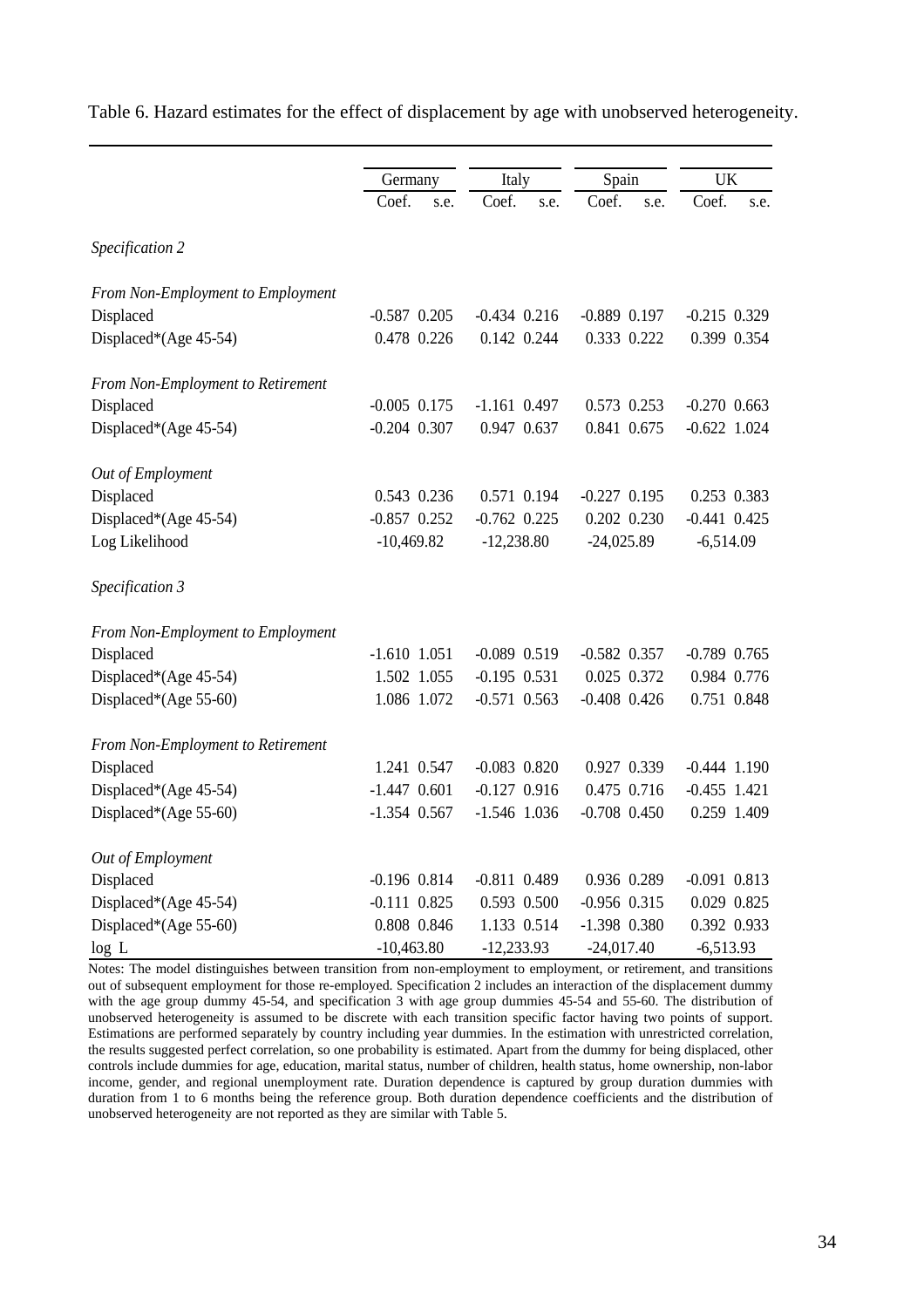|                                   | Germany          |             |                  |             |                  |             |                  |             |
|-----------------------------------|------------------|-------------|------------------|-------------|------------------|-------------|------------------|-------------|
|                                   |                  |             | Italy            |             | Spain            |             | <b>UK</b>        |             |
|                                   | Coef.            | s.e.        | Coef.            | s.e.        | Coef.            | s.e.        | Coef.            | s.e.        |
| From Non-Employment to Employment |                  |             |                  |             |                  |             |                  |             |
| Specification 1                   |                  |             |                  |             |                  |             |                  |             |
| Displaced                         | $-0.175$ $0.105$ |             |                  | 0.180 0.156 | $-0.365$ $0.107$ |             |                  | 0.124 0.118 |
| Specification 2                   |                  |             |                  |             |                  |             |                  |             |
| Displaced                         | $-0.584$ $0.213$ |             |                  | 0.012 0.246 | $-0.619$ $0.200$ |             | $-0.208$ 0.331   |             |
| Displaced*(Age 45-54)             | 0.489 0.225      |             |                  | 0.209 0.235 |                  | 0.332 0.219 |                  | 0.403 0.356 |
| Specification 3                   |                  |             |                  |             |                  |             |                  |             |
| Displaced                         | $-1.610$ $1.052$ |             |                  | 0.686 0.545 | $-0.292$ $0.359$ |             | $-0.769$ $0.762$ |             |
| Displaced*(Age 45-54)             |                  | 1.516 1.055 | $-0.338$ $0.545$ |             |                  | 0.002 0.369 |                  | 0.968 0.774 |
| Displaced*(Age 55-60)             |                  | 1.090 1.072 | $-0.653$ 0.577   |             | $-0.451$ $0.422$ |             |                  | 0.728 0.845 |
| From Non-Employment to Retirement |                  |             |                  |             |                  |             |                  |             |
| Specification 1                   |                  |             |                  |             |                  |             |                  |             |
| Displaced                         | $-0.105$ $0.180$ |             | $-0.578$ 0.532   |             |                  | 0.340 0.259 | $-0.576$ 0.484   |             |
| Specification 2                   |                  |             |                  |             |                  |             |                  |             |
| Displaced                         | $-0.041$ $0.201$ |             | $-1.190$ 0.621   |             |                  | 0.210 0.272 | $-0.264$ $0.664$ |             |
| Displaced*(Age 45-54)             | $-0.198$ 0.306   |             |                  | 1.018 0.616 |                  | 0.951 0.675 | $-0.636$ 1.024   |             |
| Specification 3                   |                  |             |                  |             |                  |             |                  |             |
| Displaced                         |                  | 1.209 0.553 | $-0.335$ $0.824$ |             |                  | 0.572 0.359 | $-0.417$ 1.184   |             |
| Displaced*(Age 45-54)             | $-1.446$ 0.601   |             |                  | 0.012 0.880 |                  | 0.598 0.716 | $-0.473$ 1.418   |             |
| Displaced*(Age 55-60)             | $-1.359$ 0.567   |             | $-1.521$ 1.014   |             | $-0.647$ $0.448$ |             |                  | 0.200 1.402 |
| Out of Employment                 |                  |             |                  |             |                  |             |                  |             |
| Specification 1                   |                  |             |                  |             |                  |             |                  |             |
| Displaced                         | $-0.707$ $0.126$ |             |                  | 0.356 0.100 |                  | 0.381 0.098 | $-0.159$ $0.164$ |             |
| Specification 2                   |                  |             |                  |             |                  |             |                  |             |
| Displaced                         | $-0.366$ 0.294   |             |                  | 0.555 0.207 |                  | 0.281 0.172 |                  | 0.205 0.398 |
| Displaced*(Age 45-54)             | $-0.391$ $0.309$ |             | $-0.347$ $0.196$ |             |                  | 0.140 0.197 | $-0.265$ 0.433   |             |
| Specification 3                   |                  |             |                  |             |                  |             |                  |             |
| Displaced                         | $-0.722$ 0.823   |             |                  | 0.034 0.424 |                  | 0.427 0.162 | $-0.144$ $0.815$ |             |
| Displaced*(Age 45-54)             | $-0.039$ $0.822$ |             |                  | 0.223 0.424 |                  | 0.462 0.161 |                  | 0.289 0.826 |
| Displaced*(Age 55-60)             | 0.401 0.856      |             |                  | 0.681 0.450 | $-0.203$ $0.135$ |             |                  | 0.444 0.932 |

Table 7. Hazard estimates for the effect of displacement with unobserved heterogeneity controlling for the endogeneity of displacement.

Notes: See notes in Table 6. The model is extended by estimating the probability to be displaced. The unobserved factor is allowed to be correlated with the transition equations.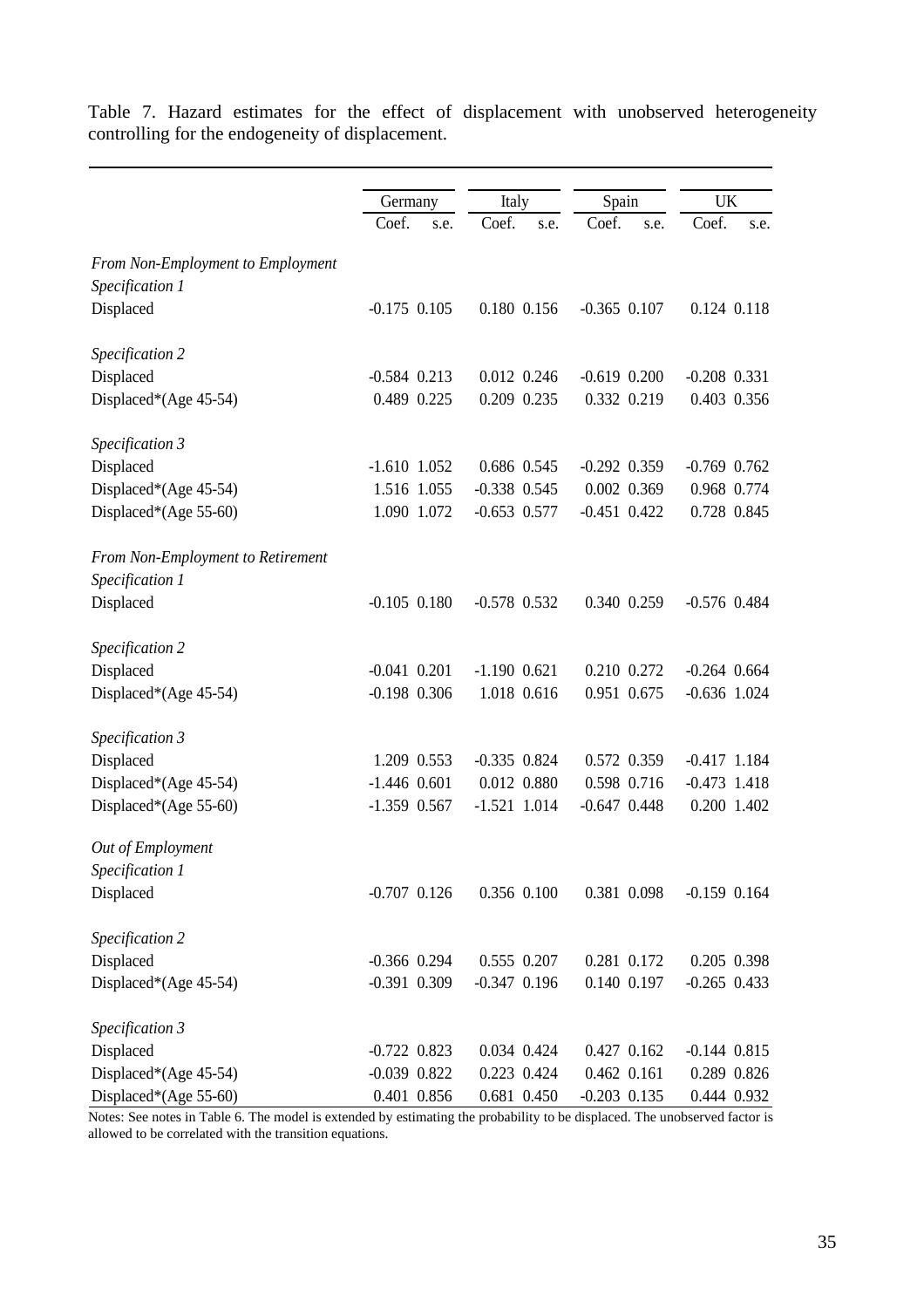Table 8. Hazard estimates of individual characteristics with unobserved heterogeneity controlling for the endogeneity of displacement.

|                                   |                  |             | <b>Italy</b>      |             | Spain            |             | UK               |             |
|-----------------------------------|------------------|-------------|-------------------|-------------|------------------|-------------|------------------|-------------|
|                                   | Germany<br>Coef. |             |                   |             | Coef.            |             |                  |             |
|                                   |                  | s.e.        | Coef.             | s.e.        |                  | s.e.        | Coef.            | s.e.        |
| From Non-Employment to Employment |                  |             |                   |             |                  |             |                  |             |
| Age 45-54                         |                  | 0.485 0.311 | 0.517 0.258       |             |                  | 0.676 0.147 |                  | 0.455 0.265 |
| Age 55-60                         | $-0.496$ $0.323$ |             | 0.423 0.265       |             | 0.309 0.158      |             |                  | 0.049 0.283 |
| <b>High Education</b>             |                  | 0.367 0.145 | $-0.781$ 0.545    |             |                  | 0.209 0.138 |                  | 0.281 0.109 |
| Secondary Education               |                  | 0.125 0.126 | $-0.249$ $0.149$  |             |                  | 0.173 0.146 | $-0.079$ 0.178   |             |
| Married                           |                  | 0.041 0.123 | $-0.053$ 0.157    |             | $-0.040$ $0.096$ |             | $-0.134$ $0.114$ |             |
| Number of Children                |                  | 0.019 0.066 | 0.124 0.066       |             |                  | 0.007 0.040 | $-0.062$ $0.061$ |             |
| Having Bad Health                 | $-0.443$ $0.114$ |             | $-0.170$ $0.165$  |             | $-0.324$ $0.103$ |             | $-0.840$ $0.157$ |             |
| Non Labor Income                  | $-0.019$ $0.017$ |             |                   | 0.021 0.014 | $-0.008$ 0.006   |             |                  | 0.026 0.016 |
| Home Owner                        |                  | 0.138 0.093 | $-0.141$ $0.106$  |             | $-0.029$ $0.101$ |             |                  | 0.031 0.132 |
| Regional Unem. Rate               |                  | 0.037 0.011 | $-0.0002$ $0.006$ |             |                  | 0.001 0.006 | $-0.036$ $0.018$ |             |
| Male                              |                  | 0.209 0.093 |                   | 0.068 0.106 | 0.444 0.073      |             |                  | 0.370 0.101 |
| From Non-Employment to Retirement |                  |             |                   |             |                  |             |                  |             |
| Age 45-54                         | $-2.010$ $0.302$ |             | $-1.123$ 0.438    |             | $-3.432$ 0.360   |             | $-1.352$ 0.497   |             |
| Age 55-60                         | $-0.539$ $0.287$ |             | $-0.339$ $0.438$  |             | $-1.045$ 0.224   |             | $-0.444$ $0.498$ |             |
| <b>High Education</b>             |                  | 0.144 0.217 | $-0.425$ 1.092    |             | $-0.501$ $0.540$ |             | $-0.371$ 0.433   |             |
| Secondary Education               |                  | 0.025 0.180 | $-0.470$ $0.461$  |             |                  | 0.547 0.388 |                  | 0.701 0.437 |
| Married                           | $-0.050$ $0.192$ |             | $-0.745$ 0.353    |             |                  | 0.330 0.313 |                  | 0.796 0.455 |
| Number of Children                | $-0.525$ $0.211$ |             | $-0.060$ $0.247$  |             | $-0.310$ $0.219$ |             | $-0.680$ $0.367$ |             |
| Having Bad Health                 |                  | 0.484 0.150 | 0.245 0.504       |             | $-0.251$ $0.275$ |             | $-0.180$ 0.379   |             |
| Non Labor Income                  | $-0.003$ $0.027$ |             | $-0.042$ $0.041$  |             |                  | 0.017 0.020 |                  | 0.051 0.049 |
| Home Owner                        | $-0.030$ $0.152$ |             |                   | 1.415 0.490 |                  | 0.288 0.389 |                  | 0.029 0.430 |
| Regional Unem. Rate               |                  | 0.010 0.021 | $-0.083$ $0.018$  |             |                  | 0.023 0.019 |                  | 0.010 0.048 |
| Male                              |                  | 0.352 0.154 |                   | 0.992 0.326 |                  | 0.996 0.282 | $-0.183$ 0.323   |             |
|                                   |                  |             |                   |             |                  |             |                  |             |
| Out of Employment                 |                  |             |                   |             |                  |             |                  |             |
| Age 45-54                         | $-0.211$ $0.287$ |             | $-0.187$ $0.311$  |             |                  | 0.310 0.148 | $-0.482$ $0.310$ |             |
| Age 55-60                         |                  | 0.242 0.304 | $-0.268$ $0.316$  |             | 0.268 0.145      |             | $-0.327$ 0.324   |             |
| <b>High Education</b>             |                  | 0.309 0.186 | $-0.192$ $0.227$  |             | $-0.169$ $0.137$ |             |                  | 0.571 0.141 |
| Secondary Education               | $-0.032$ $0.145$ |             | $-0.004$ 0.096    |             | $-0.186$ $0.171$ |             |                  | 0.291 0.236 |
| Married                           | $-0.412$ $0.158$ |             |                   | 0.051 0.104 |                  | 0.114 0.092 | $-0.258$ 0.136   |             |
| Number of Children                | $-0.094$ $0.078$ |             | $-0.075$ 0.038    |             |                  | 0.035 0.041 |                  | 0.036 0.078 |
| Having Bad Health                 |                  | 0.269 0.125 | $-0.106$ $0.115$  |             |                  | 0.139 0.100 | $-0.135$ $0.200$ |             |
| Non Labor Income                  | $-0.030$ $0.022$ |             |                   | 0.013 0.009 |                  | 0.020 0.006 |                  | 0.050 0.023 |
| Home Owner                        |                  | 0.194 0.128 | $-0.197$ $0.070$  |             | $-0.123$ $0.100$ |             | $-0.458$ 0.161   |             |
| Regional Unem. Rate               | $-0.053$ $0.016$ |             |                   | 0.018 0.004 |                  | 0.013 0.007 | $-0.128$ 0.023   |             |
| Male                              |                  | 0.700 0.119 | $-0.271$ 0.068    |             | $-0.200$ $0.077$ |             | $-0.265$ 0.130   |             |
|                                   |                  |             |                   |             |                  |             |                  |             |

(continues)